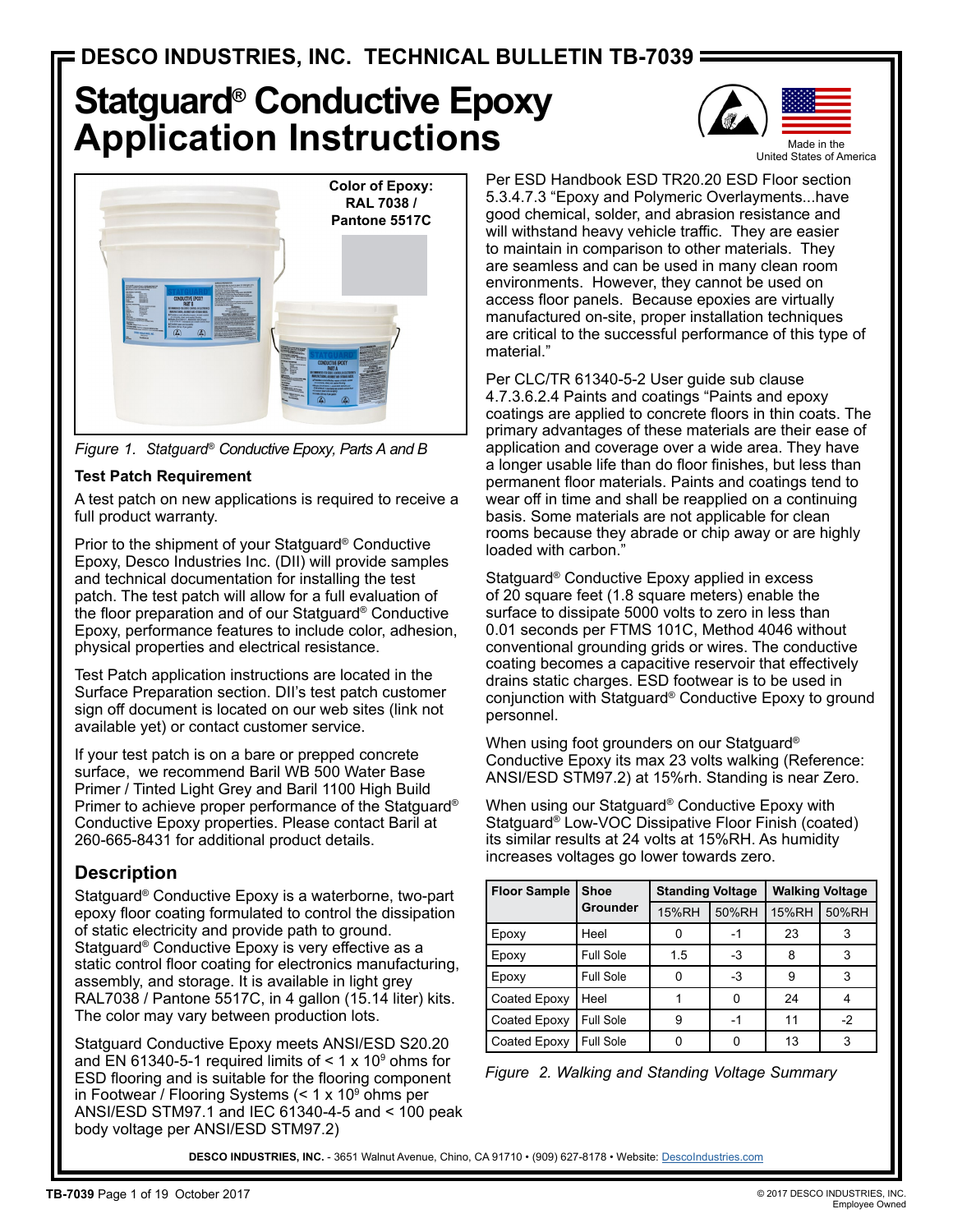*NOTE: The product should not be allowed to freeze. If the epoxy part A or part B freezes surround the closed container with hot water to thaw completely and melt the crystals back into liquid. Make sure epoxy is then brought up to room temperature 70°F (20°C) before mixing and using. Store at temperatures above 50 °F (10°C) as stated in the Safety Data Sheet. We recommend that these products be stored in their original containers and be sealed when not in use. We cannot guarantee performance if not properly stored, mixed or not installed before 3 months from date of sale.*

# **Moisture and pH Testing**

### **Moisture in Flooring**

For applications on concrete or porous surfaces, excess moisture in or below the material or concrete slab is the cause for many coating failures. Failures such as bond failures, warping, peeling, and bubbles can appear months or years later due to the flow of moisture or moisture vapor through concrete. Ways to avoid such failures include: placing concrete over an efficient vapor barrier, use low water-cement ratios in the concrete mix, adequately cure concrete, and test and measure moisture transmission using a calcium chloride test. The moisture levels cannot exceed 3 lbs. per 1,000 square feet per 24 hours a day.

### **Moisture Testing**

Test the floor for moisture using a Calcium Chloride moisture test kit. The moisture levels cannot exceed 3 lbs. per 1,000 square feet per 24 hours a day. Ensure that your floor is porous and breathing well before performing the test. If it is nonporous, then sand it with very abrasive sandpaper to open it up. It is porous enough when a few drops of water dropped on the surface readily absorb within 30 seconds. One test should be performed at every 1,000 square feet of space.

**Note:** Keep in mind, that even if a moisture test shows that the floor has acceptable moisture levels, it is only at the time of the test that the levels were acceptable. It is possible for the weather, sprinkler systems, or other causes to bring the floor to unacceptable levels of moisture. Therefore, it is very important that some moisture vapor control and prevention was built for the floor as well, in the way of a moisture barrier. If no moisture barrier exists, then one should be installed. Any on or below grade slab should have a moisture barrier, according to industry standards. These recommendations are about our products ability to bond to sub floors.

### **pH Testing**

The proper floor pH before applying our product should be 7 (neutral). We recommend you test the floor pH prior to installing the Statguard® Conductive Epoxy to confirm. If the floor tests above pH7 the floor must be neutralized before installing the Statguard® Conductive Epoxy.

# **Subfloor Preparation**

### **Concrete Floors, Poured Concrete**

Cure at least 30 days. Acid etch or abrasive blast slick, glazed concrete or concrete with laitance. Test for moisture vapor content. Use compatible epoxy primer on concrete.

### **Concrete as Under Layment**

This should be heavy weight, or a manufacturer's guaranteed cement mix, installed according to manufacturer's specs. An out-of-level floor needs to be leveled by an experienced installer. Use a Portland cement type-leveling compound that will provide a minimum 3,500 PSI compressive strength (ASTM C109), be sufficiently bonded to the floor and properly dried prior to installation of flooring. Failures can occur from patch or leveling compound not given sufficient time to dry.

### **Concrete Sub-Floor Preparation**

ASTM F710-92 should be followed in preparing concrete sub floors to receive floor coatings. Fill all cracks, depressions, etc. with the leveling compounds according to manufacturer's specifications. The sub floor needs to be clean, dry, smooth, level, structurally sound and free of dust, solvent, oil, grease, wax, paint, sealing compounds, old adhesive, or other foreign materials.

Remove any curing, hardening, or breaking compounds using mechanical means, not solvents or chemicals. Epoxy primer should be used to prepare bare and prepped concrete surfaces. Use a compatible primer such as Baril High Build 1100 or Baril WBE500 Series Epoxy Primer. Installing Statguard® Conductive Epoxy on improperly prepared surfaces will void product warranty and cause product failure.

### **Previously Painted Surfaces**

Old coatings should be tested for lifting. If lifting occurs, remove the lifted coating. Otherwise, scuff or sand glossy areas and aged epoxy coatings. Clean aged epoxy or urethane coatings. Remove cracked and peeling paint.

### **New Surfaces**

**Steel** - New steel surfaces should be initially blasted to near-white metal surface cleanliness.

**Galvanized Steel** - Remove dirt and oils by solvent cleaning followed by a thorough water rinsing.

**Concrete Block** - Remove loose aggregate and repair voids.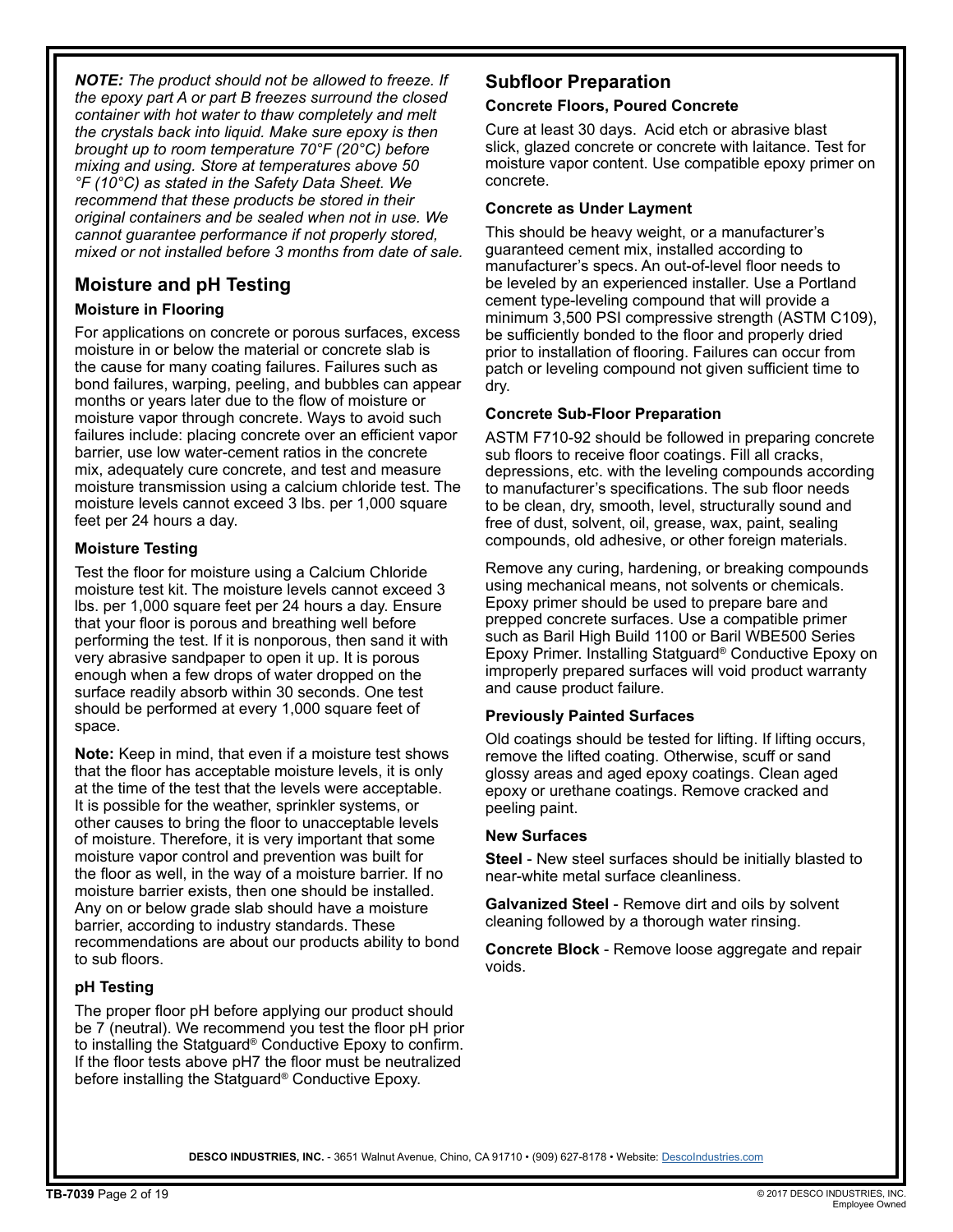# **Before Applying**

**NOTE:** FOR INTERIOR USE ONLY. NOT INTENDED FOR EXTERIOR USE.

The surface must be clean, dry, free of oil, grease, form release agents, curing compounds, laitance, other foreign matter and be structurally sound. Remove all loose paint, mortar spatter, mill scale, and rust.

Epoxy primer is recommended for applications on bare and prepped concrete surfaces. Use of a compatible primer such as Baril High Build 1100 or WBE500 Series Epoxy Primer. Statguard® Conductive Epoxy on improperly prepared surfaces will void product warranty and will cause product failure.

# **Test Patch Application Procedure**

### **Application tools**

**1/8" Notched Squeegee** - Statguard® Conductive Epoxy may be spread using a 1/8" notched squeegee to uniformly spread and bring the epoxy to the proper thickness before rolling.

**3/8" Nap Roller** – Use a 3/8" Nap roller that is rated for epoxy use.

**Mixer tool** – use an industrial paint mixer blade designed for 2 part epoxy and an electric mixer.

### **Statguard® Conductive Epoxy Test Patch Application Instructions:**

- 1. Tape off a 50 square feet area
- 2. Prep test patch area per technical bulletin
- 3. Mechanically mix up the pre measured epoxy kit note 30 minute pot life
- 4. Pour a ribbon of epoxy onto the prepared floor
- 5. Spread epoxy evenly on the floor using a 1/8" notched squeegee
- 6. Back roll in both directions using a 3/8" Nap epoxy roller

Note: If the test patch area is bare or had any texturing done to remove prior coatings and open up the pores of the concrete surface a compatible epoxy primer will be required . The gloss of the Statguard® Conductive Epoxy will depend on the resulting floors surface texture from the primer. Reducing the surface texture with a thicker or multiple coat primer can improve the gloss of the Statguard® Conductive Epoxy. Test patch(s) are a great way to demonstrate primer thickness options to gain the desired gloss.

### **Adhesion Testing**

Test patch areas should be tested for adhesion performance of the coating before applying coating to the entire floor. A licensed contractor is recommended to perform proper moisture testing and adhesion testing. To best ensure consistent results, the test should be done at various locations. Allow newly applied coating to dry a minimum of 48 hours before proceeding with the test. At humidity levels over 55% RH, allow 72 hours of drying time before testing.

It is highly recommended that you do some bonding tests with Statguard® Conductive Epoxy, and primer if required, on your prepared floor in a small area of the flooring, let it sit 72 hours and check bond to see if it is good and no moisture or any other problems are present.

Use a razor to cut a cross or a few perpendicular lines over a 3" by 3" (75 mm by 75 mm) area on several spots of the thoroughly dried area. Use a piece of masking tape to cover the marked area. Make sure the tape is thoroughly adhered to the test area. Pull the tape off the surface and examine the amount of coating which has peeled off during the test. If any significant portion is transferred to the tape, better surface preparation (acid etching, cleaning or sanding) should be done on the substrate to enhance the adhesion.

### **Mixing**

Statguard® Conductive Epoxy is a two-component product supplied in 4 gallon kits which contain the proper ratio of ingredients. The entire contents of each container must be mixed together. Mix Part A (1 gallon) to Part B (3 gallon). Power mix the base portion first to obtain a smooth, homogeneous condition. After mixing base portion B, add the converter slowly with continued agitation. After the converter add is complete, continue to mix slowly. Use immediately after mixing. Mixed material is usable for 30 minutes after mixing. If it thickens, do not add thinner, but discard and mix fresh material.

# **Thinning**

NOT RECOMMENDED - CAUTION: Adding water will reduce conductivity of coating.

# **Spread Rate**

Estimated Coverage Per Gallon = 200 sq ft. at an 8 mil (0.008" thick) wet application dries to a 4 mil coating. Apply at 200 sq. ft. per gallon (5-6m<sup>2</sup>/L) depending on surface texture and porosity. Make allowance for any losses due to surface irregularities.

# **Application**

Statguard® Conductive Epoxy should be applied using a 1/8" notched squeegee to spread the epoxy evenly on the surface and then back rolled in both directions with the 3/8" Nap roller for epoxy use. With a properly prepped sub floor only one 8 mil wet coating is needed. If thicker coating is applied the dry time will be longer.

If a higher gloss is required and reducing the floor texture with a primer is not an option then a second coat of Statguard® conductive epoxy can be applied 24 hours after the 1st coat has dried. The 2nd coat should be applied by pouring mixed epoxy into a paint roller tray and rolling the epoxy on the floor in both directions with a 3/8" Nap roller for epoxy use. Note 30 minute life on mixed epoxy. Note that each gallon should cover 200 sqft.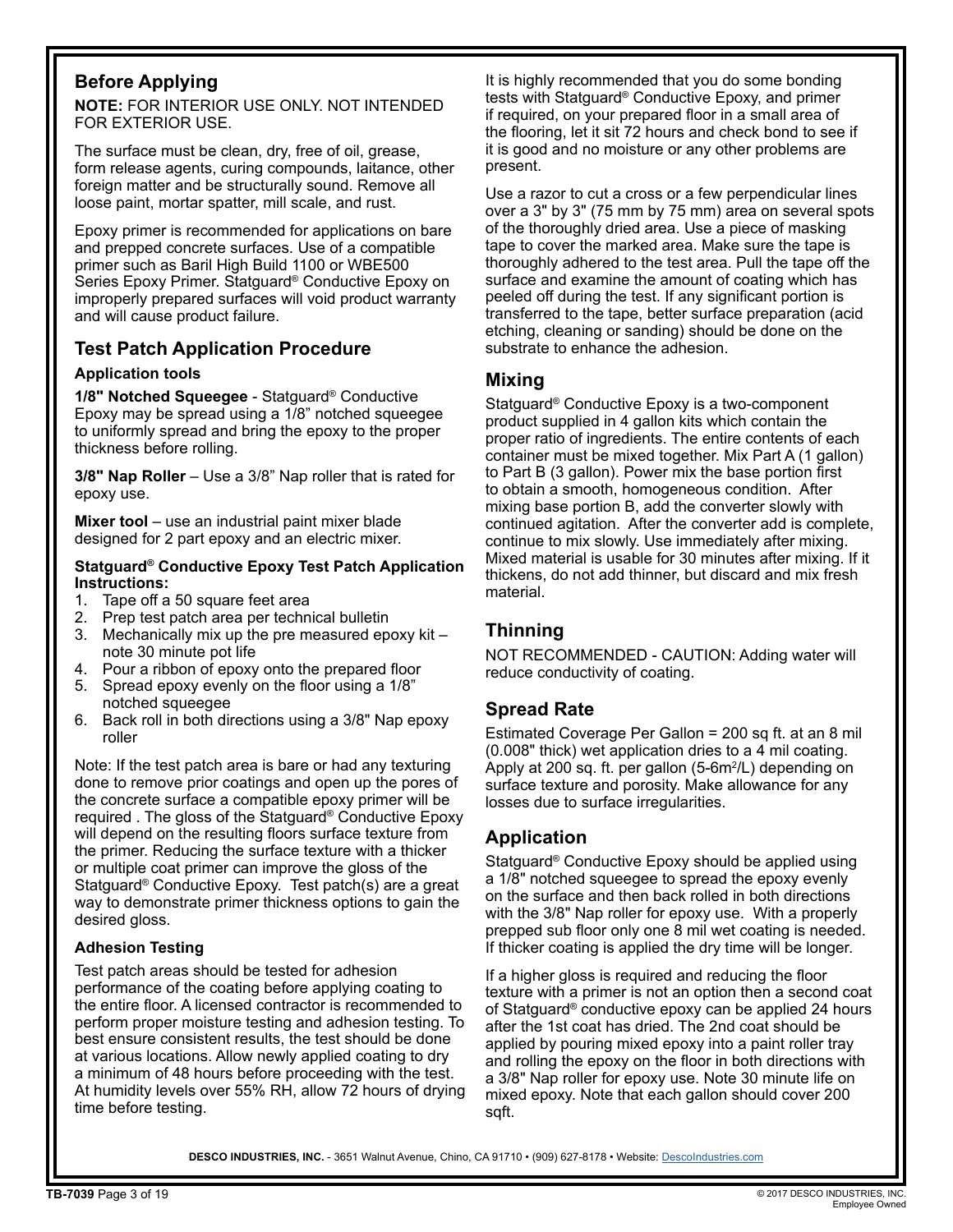# **Grounding**

Conventional grounding practices like connecting coated surfaces to equipment or earth ground is recommended for meeting ANSI/ESD S20.20, EN 61340-5-1 and ISO 9000 recommendations for verifying grounds. However the following is also true of conductive epoxy flooring "Floor finishes … function by two separate mechanisms. First, they reduce the surface's tendency to generate a static charge. Second, they provide a path for the dissipation of charge. The charge may dissipate over the surface of the finish or it may dissipate to ground if the floor finish is grounded." [Per ESD Handbook ESD TR20.20 section 5.3.4.2]

Four examples on how to achieve connection to the epoxy surface are:

1. Install a Statguard® ESD Floor Ground Strip per 1,000 square feet throughout the installation.



- 2. Bring epoxy coating in contact with a building ground rod
- 3. Install a grounded lag bolt to the floor so the bolt comes in contact with the epoxy when screwed in place
- 4. Bolt a grounded metal plate to the epoxy surface.

Statguard® Conductive Epoxy applied in excess of 20 square feet (1.8 square meters) enable the surface to dissipate 5000 volts to zero in less than 0.01 seconds per FTMS 101C, Method 4046 without conventional grounding grids or wires. The conductive coating becomes a capacitive reservoir that effectively drains static charges. ESD footwear should be used in conjunction with Statguard® Conductive Epoxy to ground personnel.

# **Clean Up**

Statguard® Conductive Epoxy is best cleaned using water. Do not use any wet maintenance until 7 days after installation.

# **Drying**

It is recommended that Statguard® Conductive Epoxy be allowed to dry for 12-24 hours at a temperature in excess of 55°F (13°C) and under 90°F (32°C) with 50% RH. Depending on the condition, it will take 3-7 days for a complete cure and hardening of the coating.

# **Cleaning and Maintenance**

### **Dry Maintenance**

Use sweeper, vacuum, or broom to remove dirt. Allow the full 7 days for a full cure before using a damp mop or any wet maintenance to clean the coated area. Do not use abrasive cleaners, solvents or scrubbing machines with coarse pads to clean the floor. A scrubbing machine can be used with a non-abrasive pad.

### **Wet Maintenance**

Equipment needed:

- Statguard Stripper diluted 3:1
- Steel stiff bristle
- Plastic stiff bristle
- Low speed buffing machine
- 100-300 rpm
- Mop and bucket
- Wet dry vacuum
- 1. Mix Statguard® stripper and mop onto floor are to be cleaned, let sit for 5-8 minutes to help lift dirt off the surface.
- 2. Use Steel stiff bristle with low RPM buffer to help left and remove dirt from the epoxy surface.
- 3. Using a Wet dry Vacuum or mop, remove the loose dirt and used stripper from the floor.
- 4. Rinse the floor to remove any stripper residue left on the floor.
- 5. Once floor is dry use plastic stiff bristle and low RPM buffer to go over the clean area to restore the gloss on the epoxy.

# **Optional Finish / Sealer**

Statguard® Conductive Epoxy can be over-coated or sealed with Statguard® Dissipative Floor Finish to increase durability, enhance shine, improve ease of maintenance, and seal out dirt and debris. It is a polymer base floor finish/ sealer that can be used as a top coat on the Statguard® Conductive Epoxy Coating. Surface resistance will then be in the 1 x 10 $\degree$  to < 1 x 10 $\degree$  ohm range. Two coats are recommended. Three coats will improve electrical properties, durability and reduce frequency of maintenance. Ask for Technical Bulletin [TB-7042](http://www.descoindustries.com/pdf/TB-7042.pdf) for more information on Statguard® Dissipative Floor Finish.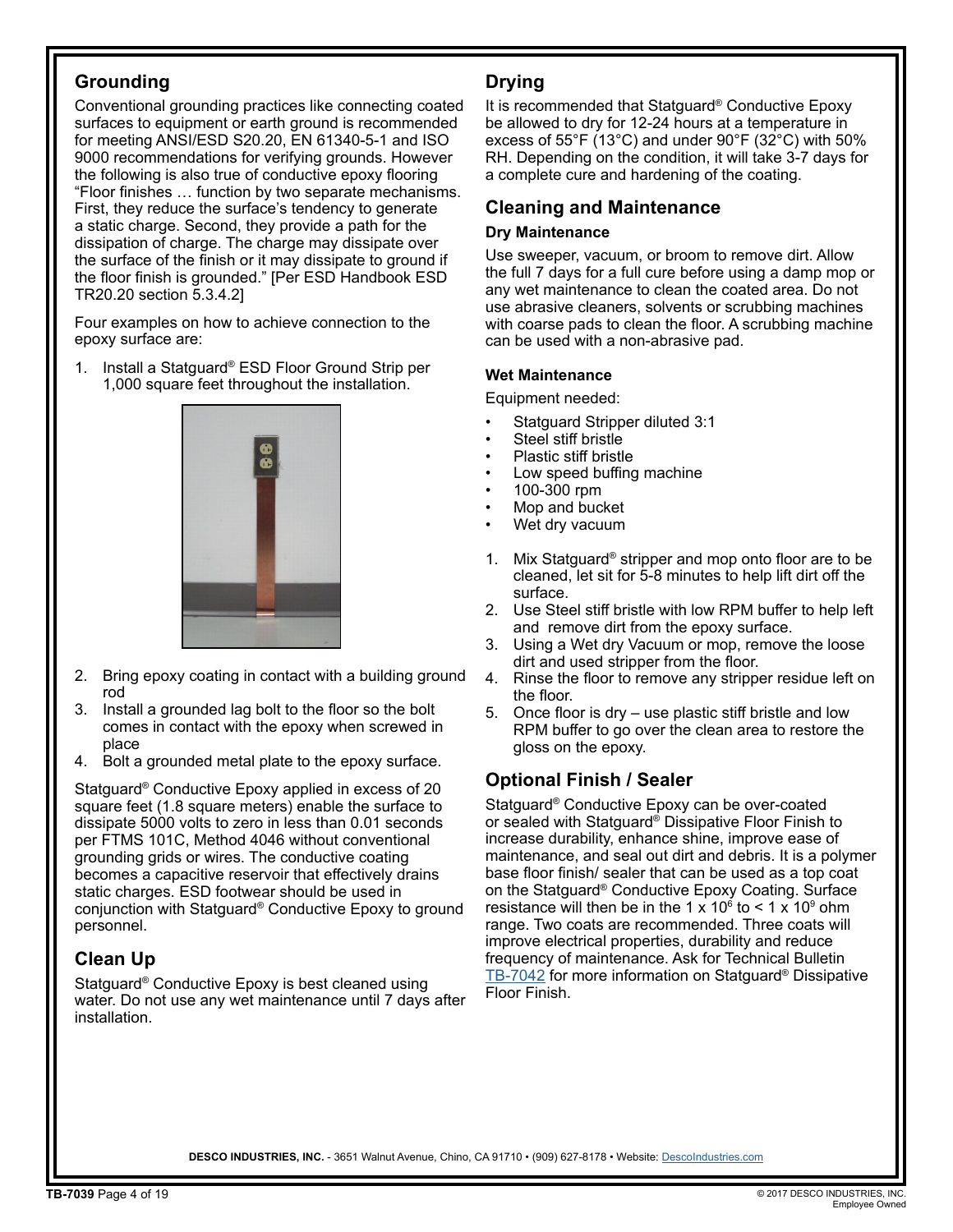# **Physical Properties**

| <b>Type</b>                  | Water based conductive 2 part<br>Epoxy                                                                                                                          |  |
|------------------------------|-----------------------------------------------------------------------------------------------------------------------------------------------------------------|--|
| Color                        | Light Grey                                                                                                                                                      |  |
| <b>Pot Life</b>              | 30 minutes                                                                                                                                                      |  |
| <b>Vehicle Type</b>          | <b>Waterborne Epoxy</b>                                                                                                                                         |  |
| <b>Pigment Type</b>          | Lead free, inorganic pigment,<br>tin antimony oxide, TiO2                                                                                                       |  |
| Viscosity @ 25°C             | Part B pigment side:<br>2100-2600 cps; 75-80 KU<br>Part A clear resin side:<br>600-1000 cps; 75-80 KU<br>Mix Ratio 3:1 by volume B:A<br>2500-3000 cps; 83-88 KU |  |
| <b>Flammability</b>          | Non-flammable                                                                                                                                                   |  |
| <b>Flash Point</b>           | $>203$ °F                                                                                                                                                       |  |
| <b>Solids</b>                | On mixed basis by Volume<br>50%<br>By weight 63%                                                                                                                |  |
| <b>Coating Density</b>       | On mix basis 10.75 lbs per<br>gallon                                                                                                                            |  |
| Gloss                        | Varying on application type<br>and thickness, 15 to 35 CV's<br>on a 60° angle                                                                                   |  |
| <b>Temperature Range</b>     | Wet: 50°F - 110°F (10°C -<br>$43^{\circ}$ C)<br>Dry: 33°F - 303°F (1°C -<br>$149^{\circ}$ C)                                                                    |  |
| <b>Abrasion Resistance</b>   | ASTM D4060<br>0.07 g (Tabor CS 17 1000<br>cycles with 1000g load)                                                                                               |  |
| <b>Impact</b>                | ASTM D2794<br>160 lbs direct with no effect                                                                                                                     |  |
| <b>Flexibility</b>           | <b>ASTM D522</b><br>Passes 0.5" mandrel bend test                                                                                                               |  |
| <b>MEK Rub</b>               | <b>ASTM D5402</b><br>100 MEK double rub did not<br>touch the film                                                                                               |  |
| <b>Electrical Properties</b> |                                                                                                                                                                 |  |
| Rtt                          | 1 x 10 <sup>4</sup> to < 1 x 10 <sup>7</sup> ohms per ANSI/<br>ESD S7.1 or IEC 61340-4-1                                                                        |  |
|                              |                                                                                                                                                                 |  |

**Rtg** 1 x 10<sup>4</sup> to < 1 x 10<sup>7</sup> ohms per ANSI/ ESD S7.1 or IEC 61340-4-1

Test the surface resistance point to point (Rtt or Rpp), and resistance-to-ground (Rtg or Rg) properties of coated area per ANSI/ESD S7.1 or Compliance Verification ESD TR53 at initial installation and quarterly. For quick and easy verification of the coating, we recommend using a Desco Industries Surface Resistance Test Meter Kit.



**WARNING!** IRRITANT! HARMFUL IF SWALLOWED. MAY CAUSE EYE, NOSE AND THROAT IRRITATION. AVOID CONTACT WITH SKIN AND EYES AND AVOID BREATHING OF VAPORS AND SPRAY MIST. WEAR EYE PROTECTION AND PROTECTIVE CLOTHING.

USE WITH ADEQUATE VENTILATION.

To avoid breathing vapors and spray mist, open windows and doors or use other means to ensure fresh air entry during application and drying. If you experience eye watering, headaches or dizziness, increase fresh air and use a properly fitted respirator (NIOSH approved for organic vapor with P Series particulate prefilter). Obtain professional advice before using. A dust mask does not provide protection against vapors. Avoid contact with eyes and skin. Wash thoroughly after handling. Close container after each use. FIRST AID: If you experience difficulty in breathing, leave the area to obtain fresh air. If continued difficulty is experienced, get medical assistance immediately. In case of eye contact, flush immediately with plenty of water for at least 15 minutes and get medical attention; for skin, wash thoroughly with soap and water. If swallowed, get medical attention immediately.

**CAUTION:** KEEP OUT OF REACH OF CHILDREN. DO NOT TAKE INTERNALLY.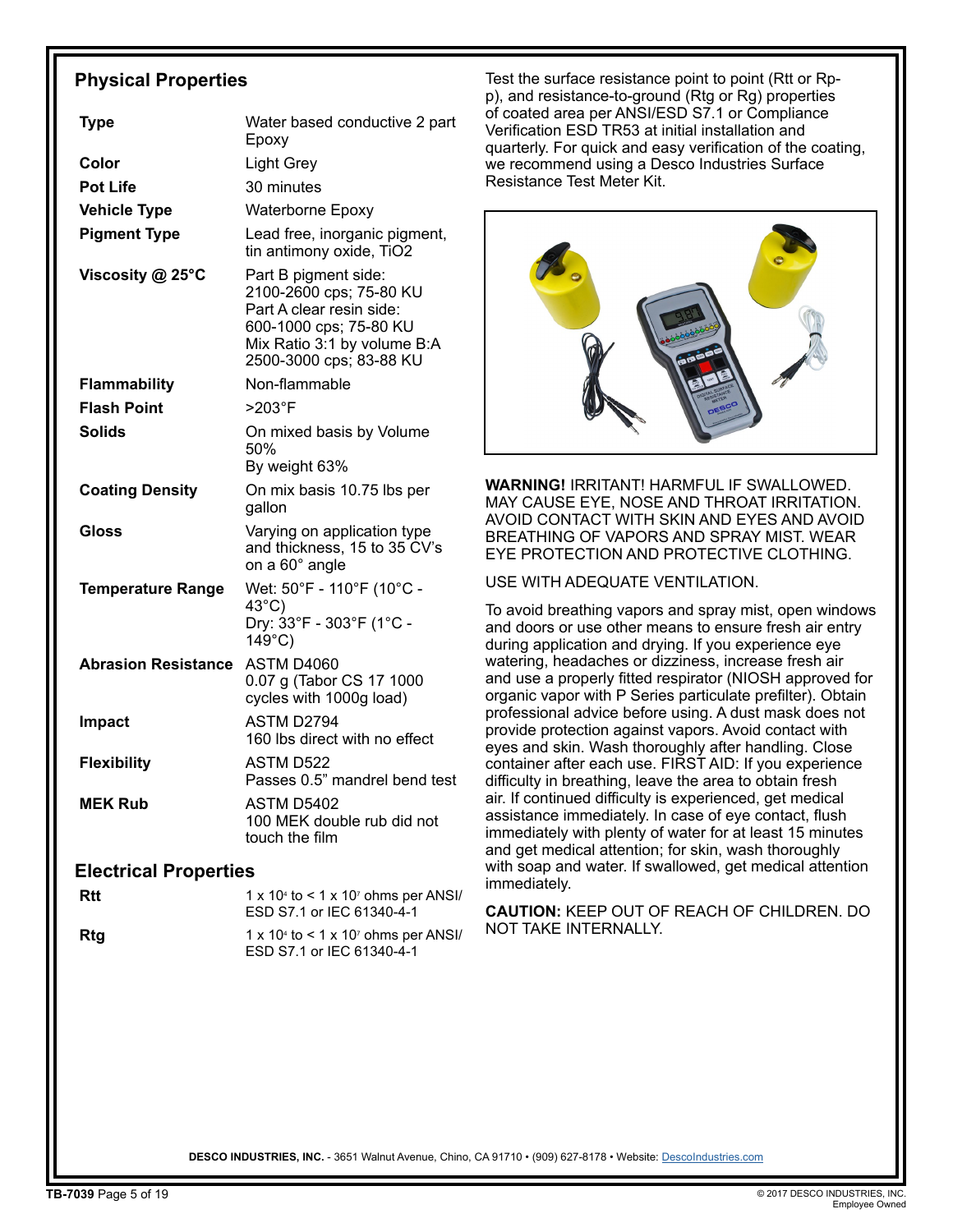**RoHS 3, REACH, and Conflict Minerals Statement** See the Desco Industries RoHS 3, REACH, and Conflict Minerals Statement: http://www.descoindustries.com/ROHS.aspx

**Desco Industries Limited Warranty** See the Desco Industries Limited Warranty: http://www.descoindustries.com/Warranty.aspx

**Statguard® Conductive Epoxy is available from these Desco Industries brands:**

**STATGUARD FLOORING** 

**for service and support in North America**

4 Gallons [46057](http://statguard.descoindustries.com/Search/46057/)

**DESCOEUROPE** 

**for service and support in United Kingdom**

15 Litres [210225](http://www.descoeurope.com/Search/210225/)

# **DESCO ASIA**

**for service and support in Asia**

15 Liters [46057](http://www.descoasia.com/Search/46057)

DESCO INDUSTRIES, INC. - 3651 Walnut Avenue, Chino, CA 91710 • (909) 627-8178 • Website: [DescoIndustries.com](http://www.descoindustries.com)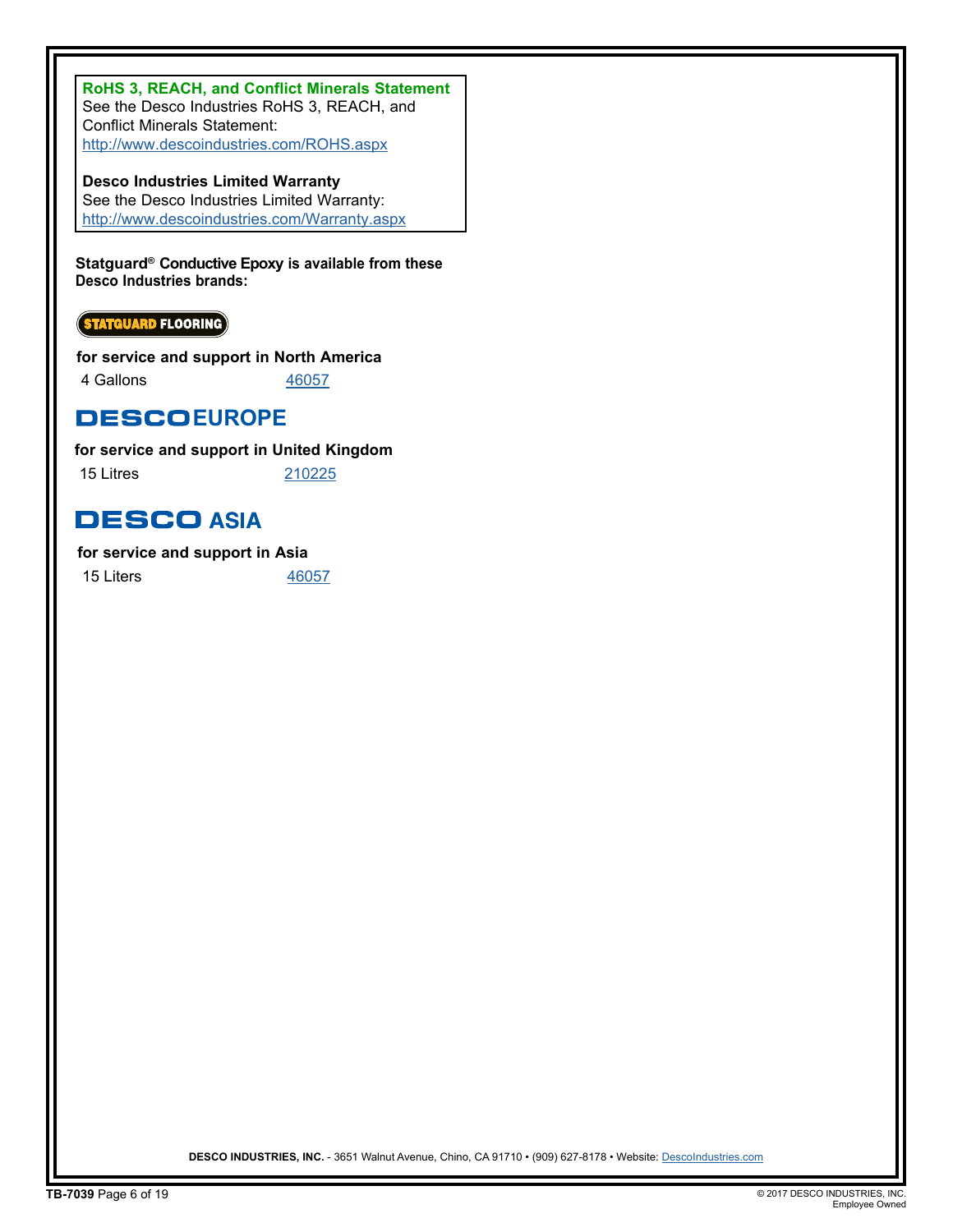| <b>Safety Data Sheet</b>                                                                            | Flammability<br><b>NFPA Designation 704</b><br>(Red)<br>Health                                                             |
|-----------------------------------------------------------------------------------------------------|----------------------------------------------------------------------------------------------------------------------------|
| May be used to comply with ANSI Z400.1-2004, 29<br>CFR 1910.1200, Regulation (EC) No 1272/2008 (CLP | (Blue)<br>Degree of Hazard                                                                                                 |
| Regulation) and GHS. Standards must be consulted for                                                | 3<br>$\Omega$<br>$1 =$ Slight<br>$4$ = Extreme<br>Instability<br>$3 = High$<br>$0 =$ Insignificant                         |
| specific requirements.                                                                              | (Yellow)<br>$2 =$ Moderate<br>Special Hazard                                                                               |
| Revision Date: 2017-04-10                                                                           | HMIS RATING: Health 3, Flammability 2, Reactivity 0, Personal Protection B                                                 |
|                                                                                                     | SECTION 1 — IDENTIFICATION OF THE SUBSTANCE/MIXTURE AND OF THE COMPANY/UNDERTAKING                                         |
| <b>1.1 Product identifiers</b>                                                                      |                                                                                                                            |
| <b>Product Name:</b>                                                                                | Statguard <sup>®</sup> Conductive Epoxy, Part A                                                                            |
| EC No.:                                                                                             | None                                                                                                                       |
| <b>REACH Registration No.:</b><br>CAS No.:                                                          | None<br>None                                                                                                               |
|                                                                                                     |                                                                                                                            |
| Identified use:                                                                                     | 1.2 Relevant identified uses of the substance or mixture and uses advised against<br>Hardener                              |
|                                                                                                     |                                                                                                                            |
| 1.3 Details of the supplier of the safety data sheet                                                |                                                                                                                            |
| Manufacturer:                                                                                       | Desco Industries, Inc.<br>One Colgate Way.                                                                                 |
|                                                                                                     | Canton, MA 02021                                                                                                           |
|                                                                                                     | 781-821-8370                                                                                                               |
| Email Address:                                                                                      | Service@DescoIndustries.com                                                                                                |
| 1.4 Emergency telephone number                                                                      |                                                                                                                            |
| <b>Emergency Number:</b>                                                                            | 781-821-8370                                                                                                               |
| <b>SECTION 2 - HAZARDS IDENTIFICATION</b>                                                           |                                                                                                                            |
| 2.1 Classification of substance or mixture                                                          |                                                                                                                            |
| Skin corrosion/irritation                                                                           | Category 2                                                                                                                 |
| Skin sensitisation                                                                                  | Category 1                                                                                                                 |
| Eye irritation                                                                                      | Category 2                                                                                                                 |
| 2.2 Label elements                                                                                  |                                                                                                                            |
| Symbol:                                                                                             | <b>Exclamation Mark</b>                                                                                                    |
| Signal word:                                                                                        | Warning                                                                                                                    |
| Hazard statements:                                                                                  | (H315): Cause skin irritation.                                                                                             |
|                                                                                                     | (H317): May cause an allergic skin reaction.<br>(H319): Cause serious eye irritation.                                      |
| Precautionary statements:                                                                           | (P261): Avoid breathing dust/fume/gas/mist/vapors/spray.                                                                   |
|                                                                                                     | (P264): Wash hands thoroughly after handling.                                                                              |
|                                                                                                     | (P272): Contaminated work clothing should not be allowed out of the                                                        |
|                                                                                                     | workplace.<br>(P280): Wear protective gloves/ protective clothing /eye protection/face                                     |
|                                                                                                     | protection.                                                                                                                |
|                                                                                                     | (P302 + P352 + P312): IF ON SKIN: Wash with plenty of water. Call a                                                        |
|                                                                                                     | POISON CENTER/doctor if you feel unwell.                                                                                   |
|                                                                                                     | (P305+351+338): IF IN EYES: Rinse cautiously with water for several                                                        |
|                                                                                                     | minutes. Remove contact lenses, if present and easy to do. Continue<br>rinsing.                                            |
|                                                                                                     | (P332 + P313): If skin irritation or rash occurs: Get medical advice/                                                      |
|                                                                                                     | attention.<br>(P337+313): If eye irritation persists: Get medical advice/attention.                                        |
|                                                                                                     | (P362 + P364): Take off contaminated clothing and wash it before reuse.                                                    |
|                                                                                                     | (P501): Dispose of contents/container in compliance with all Federal, State/<br>Provincial and local laws and regulations. |
| 2.3 Other hazards                                                                                   | N/A                                                                                                                        |
|                                                                                                     | DESCO INDUSTRIES, INC. - 3651 Walnut Avenue, Chino, CA 91710 · (909) 627-8178 · Website: Descolndustries.com               |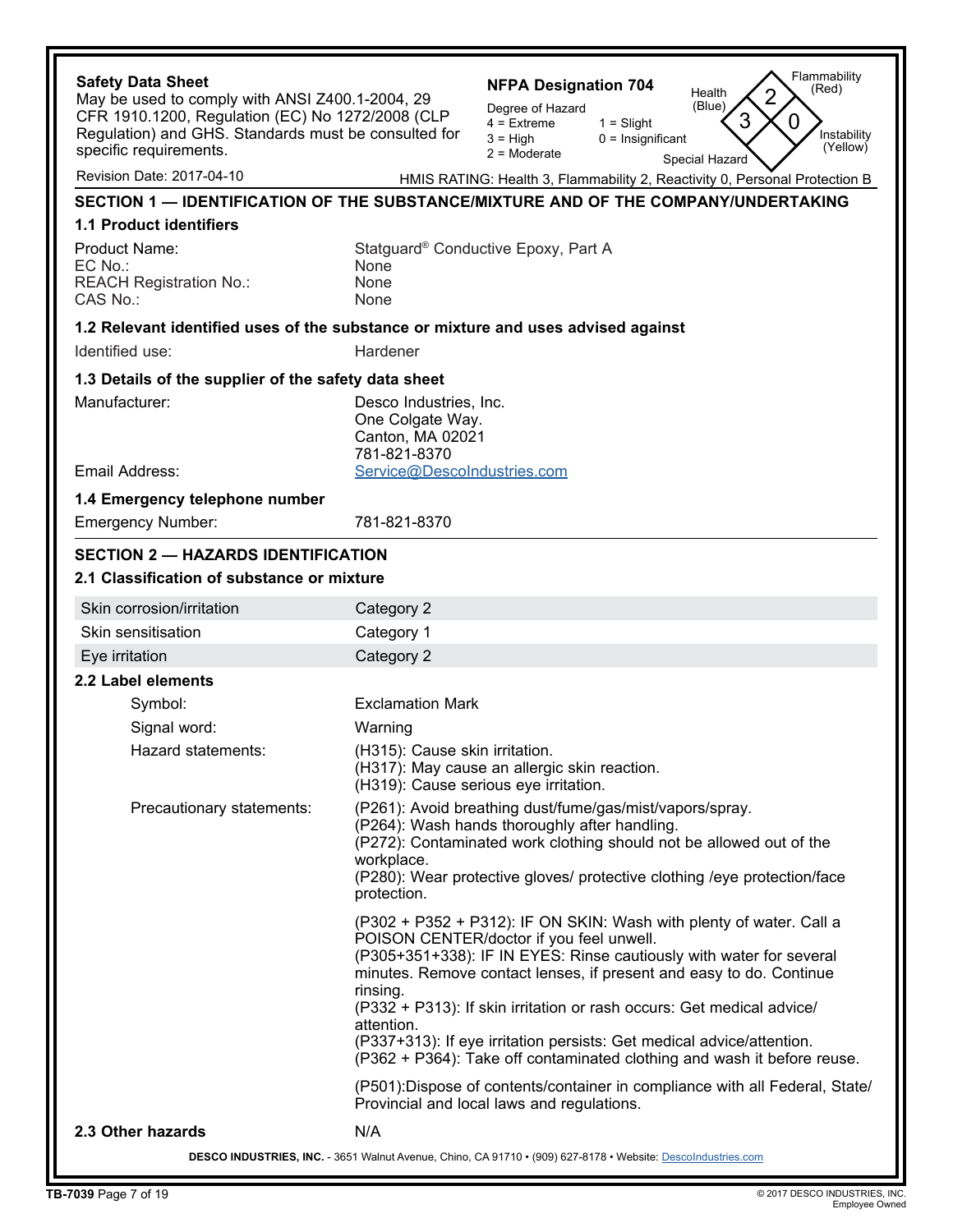|                                                                                                                                                                                                  | <b>SECTION 3 - COMPOSITION/INFORMATION ON INGREDIENTS</b>                                                                                                                                                    |                                                                                                                                            |  |  |
|--------------------------------------------------------------------------------------------------------------------------------------------------------------------------------------------------|--------------------------------------------------------------------------------------------------------------------------------------------------------------------------------------------------------------|--------------------------------------------------------------------------------------------------------------------------------------------|--|--|
| 3.2 Mixture                                                                                                                                                                                      |                                                                                                                                                                                                              |                                                                                                                                            |  |  |
| <b>Hazardous Ingredients</b>                                                                                                                                                                     | CAS No.                                                                                                                                                                                                      | Weight %                                                                                                                                   |  |  |
| Bisphenol-F-epichlorhydrine; epoxy<br>resins                                                                                                                                                     | 9003-36-5                                                                                                                                                                                                    | 25 - 50 %                                                                                                                                  |  |  |
| Reaction product: bisphenol-A-<br>(epichlorhydrin) epoxy resin<br>(number average molecular weight<br>≤ 700)                                                                                     | 25068-38-6                                                                                                                                                                                                   | $25 - 50%$                                                                                                                                 |  |  |
| Oxirane, mono[(C12-14-alkyloxy)<br>methyl] derivs                                                                                                                                                | 68609-97-2                                                                                                                                                                                                   | $10 - 25%$                                                                                                                                 |  |  |
| <b>SECTION 4 - FIRST AID MEASURES</b>                                                                                                                                                            |                                                                                                                                                                                                              |                                                                                                                                            |  |  |
| 4.1 Description of first aid measures                                                                                                                                                            |                                                                                                                                                                                                              |                                                                                                                                            |  |  |
| <b>General information</b>                                                                                                                                                                       |                                                                                                                                                                                                              | Immediately remove any clothing soiled by the product.                                                                                     |  |  |
| <b>Eye Contact</b>                                                                                                                                                                               | Rinse cautiously with water for several minutes. Remove contact lenses,<br>if present and easy to do. Continue rinsing for at least 15 minutes. If eye<br>irritation persists: Get medical advice/attention. |                                                                                                                                            |  |  |
| <b>Skin Contact</b>                                                                                                                                                                              |                                                                                                                                                                                                              | Immediately wash with water and soap and rinse thoroughly.                                                                                 |  |  |
| Ingestion                                                                                                                                                                                        |                                                                                                                                                                                                              | If symptoms persist consult doctor. Do not induce vomiting.                                                                                |  |  |
| Inhalation                                                                                                                                                                                       |                                                                                                                                                                                                              | Supply fresh air and to be sure call for a doctor. In case of<br>unconsciousness place patient stably in side position for transportation. |  |  |
| 4.2 Most important symptoms and effects, both acute and delayed                                                                                                                                  |                                                                                                                                                                                                              |                                                                                                                                            |  |  |
| N/A                                                                                                                                                                                              |                                                                                                                                                                                                              |                                                                                                                                            |  |  |
| 4.3 Indication of any immediate medical attention and special treatment needed<br>N/A                                                                                                            |                                                                                                                                                                                                              |                                                                                                                                            |  |  |
| <b>SECTION 5 - FIRE FIGHTING MEASURES</b>                                                                                                                                                        |                                                                                                                                                                                                              |                                                                                                                                            |  |  |
| 5.1 Extinguishing media                                                                                                                                                                          |                                                                                                                                                                                                              |                                                                                                                                            |  |  |
| Suitable Extinguishing Media                                                                                                                                                                     |                                                                                                                                                                                                              | Use fire fighting measures that suit the environment.                                                                                      |  |  |
| Unsuitable Extinguishing Methods                                                                                                                                                                 | N/A                                                                                                                                                                                                          |                                                                                                                                            |  |  |
| 5.2 Special hazards arising from the substance or mixture                                                                                                                                        |                                                                                                                                                                                                              |                                                                                                                                            |  |  |
| No further relevant information available.                                                                                                                                                       |                                                                                                                                                                                                              |                                                                                                                                            |  |  |
| 5.3 Advice for firefighters                                                                                                                                                                      |                                                                                                                                                                                                              |                                                                                                                                            |  |  |
| No special measures required.                                                                                                                                                                    |                                                                                                                                                                                                              |                                                                                                                                            |  |  |
| <b>SECTION 6 - ACCIDENTAL RELEASE MEASURES</b><br>6.1 Personal precautions, protective equipment and emergency procedures<br>Not required.                                                       |                                                                                                                                                                                                              |                                                                                                                                            |  |  |
| <b>6.2 Environmental precautions</b>                                                                                                                                                             |                                                                                                                                                                                                              |                                                                                                                                            |  |  |
| Dilute with plenty of water.<br>Do not allow to enter sewers/ surface or ground water.                                                                                                           |                                                                                                                                                                                                              |                                                                                                                                            |  |  |
| 6.3 Methods and materials for containment and cleaning up                                                                                                                                        |                                                                                                                                                                                                              |                                                                                                                                            |  |  |
| Absorb with liquid-binding material (sand, diatomite, acid binders, universal binders, sawdust).<br>Dispose contaminated material as waste according to item 13.<br>Ensure adequate ventilation. |                                                                                                                                                                                                              |                                                                                                                                            |  |  |
| 6.4 Reference to other sections                                                                                                                                                                  |                                                                                                                                                                                                              |                                                                                                                                            |  |  |
| See Section 7 for information on safe handling.<br>See Section 8 for information on personal protection equipment.<br>See Section 13 for disposal information.                                   |                                                                                                                                                                                                              |                                                                                                                                            |  |  |
|                                                                                                                                                                                                  |                                                                                                                                                                                                              | DESCO INDUSTRIES, INC. - 3651 Walnut Avenue, Chino, CA 91710 · (909) 627-8178 · Website: Descolndustries.com                               |  |  |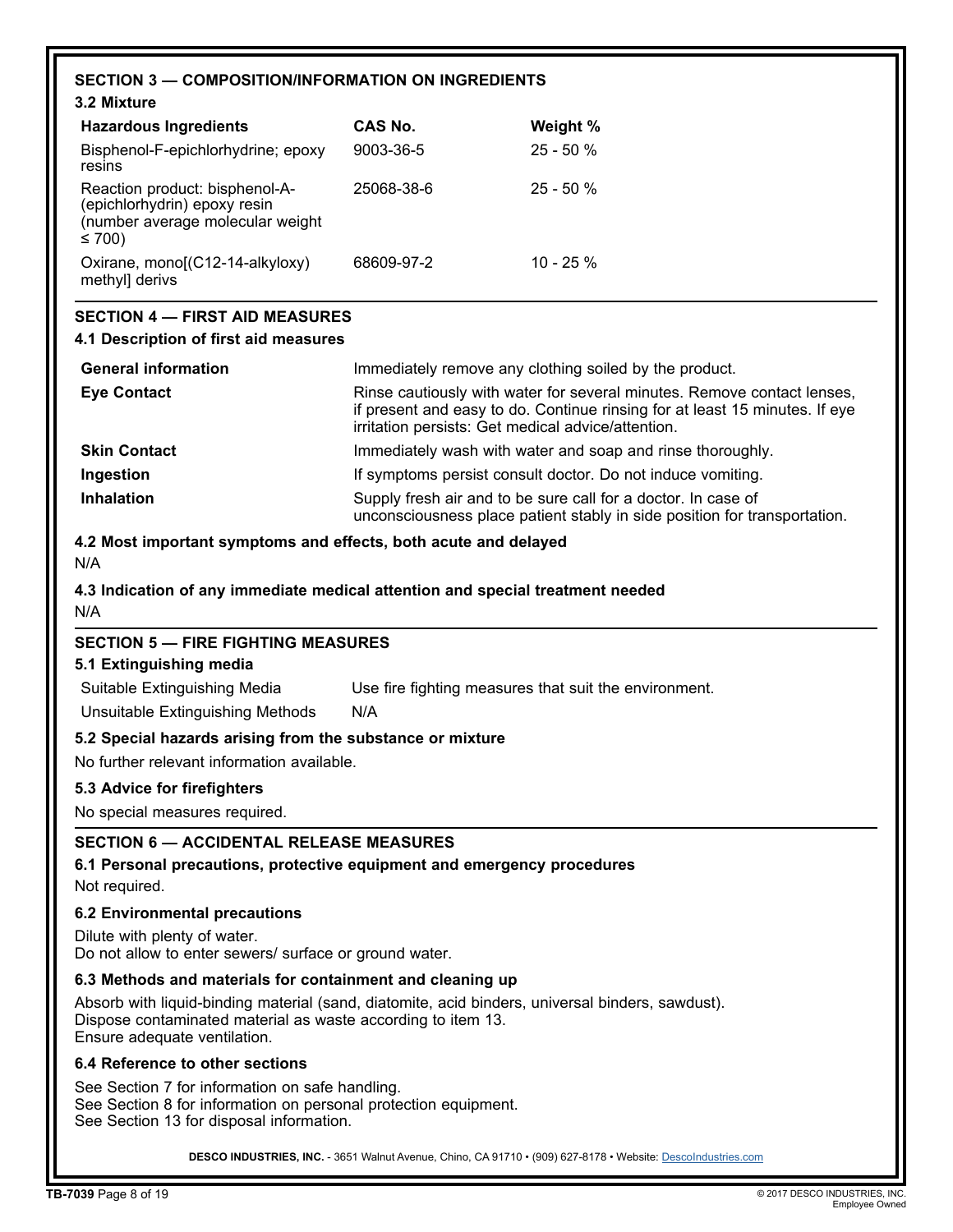| PAC-1      |                                                                                                             |                         |
|------------|-------------------------------------------------------------------------------------------------------------|-------------------------|
| 25068-38-6 | Reaction product: bisphenol-A-(epichlorhydrin) epoxy resin<br>(numbw                                        | 90 mg/m $3$             |
| PAC-2      |                                                                                                             |                         |
| 25068-38-6 | Reaction product: bisphenol-A-(epichlorhydrin) epoxy resin<br>(number average molecular weight $\leq 700$ ) | 990 mg/m $3$            |
| PAC-3      |                                                                                                             |                         |
| 25068-38-6 | Reaction product: bisphenol-A-(epichlorhydrin) epoxy resin<br>(number average molecular weight $\leq 700$ ) | 5,900 mg/m <sup>3</sup> |

# **SECTION 7 — HANDLING AND STORAGE**

### **7.1 Precautions for safe handling**

Ensure good ventilation/exhaustion at the workplace. Prevent formation of aerosols.

### **7.2 Conditions for safe storage, including any incompatibilities**

Keep receptable tightly sealed.

### **7.3 Specific end use(s)**

N/A

### **SECTION 8 — EXPOSURE CONTROL / PERSONAL PROTECTION**

**8.1 Control parameters**

### **Components with limit values that require monitoring at the workplace:**

The product does not contain any relevant quantities of materials with critical values that have to be monitored at the workplace.

**Additional information:** The lists that were valid during the creation were used as basis.

**8.2 Exposure controls**

### **Individual protection measures**

| <b>Protective Gloves</b>                            | The glove material has to be impermeable and resistant to the product/<br>the substance/ the preparation.<br>Due to missing tests, no recommendation to the glove material can be<br>given for the product/ the preparation/ the chemical mixture.<br>Selection of the glove material on consideration of the penetration times,<br>rates of diffusion and the degradation |  |
|-----------------------------------------------------|----------------------------------------------------------------------------------------------------------------------------------------------------------------------------------------------------------------------------------------------------------------------------------------------------------------------------------------------------------------------------|--|
|                                                     | <b>Material of gloves</b>                                                                                                                                                                                                                                                                                                                                                  |  |
|                                                     | The selection of the suitable gloves does not only depend on the material,<br>but also on further marks of quality and varies from manufacturer. As<br>the product is a preparation of several substances, the resistance of the<br>glove material can not be calculated in advance and has therefore to be<br>checked prior to the application.                           |  |
|                                                     | Penetration time of glove material                                                                                                                                                                                                                                                                                                                                         |  |
|                                                     | The exact break through time has to be found out by the manufacturer of<br>the protective gloves and has to be observed.                                                                                                                                                                                                                                                   |  |
| Eye protection                                      | Use tightly sealed goggles.                                                                                                                                                                                                                                                                                                                                                |  |
| <b>Breathing equipment</b>                          | In case of brief exposure or low pollution use respiratory filter device. In<br>case of intensive or longer exposure use respiratory protective device that<br>is independent of circulating air.<br>Use suitable respiratory protective device in case of insufficient ventilation.                                                                                       |  |
| General protective and<br><b>Hygienic Practices</b> | Keep away from foodstuffs, beverages and feed.<br>Immediately remove all soiled and contaminated clothing.<br>Wash hands before breaks and at the end of work.<br>Avoid contact with the eyes and skin.                                                                                                                                                                    |  |
|                                                     |                                                                                                                                                                                                                                                                                                                                                                            |  |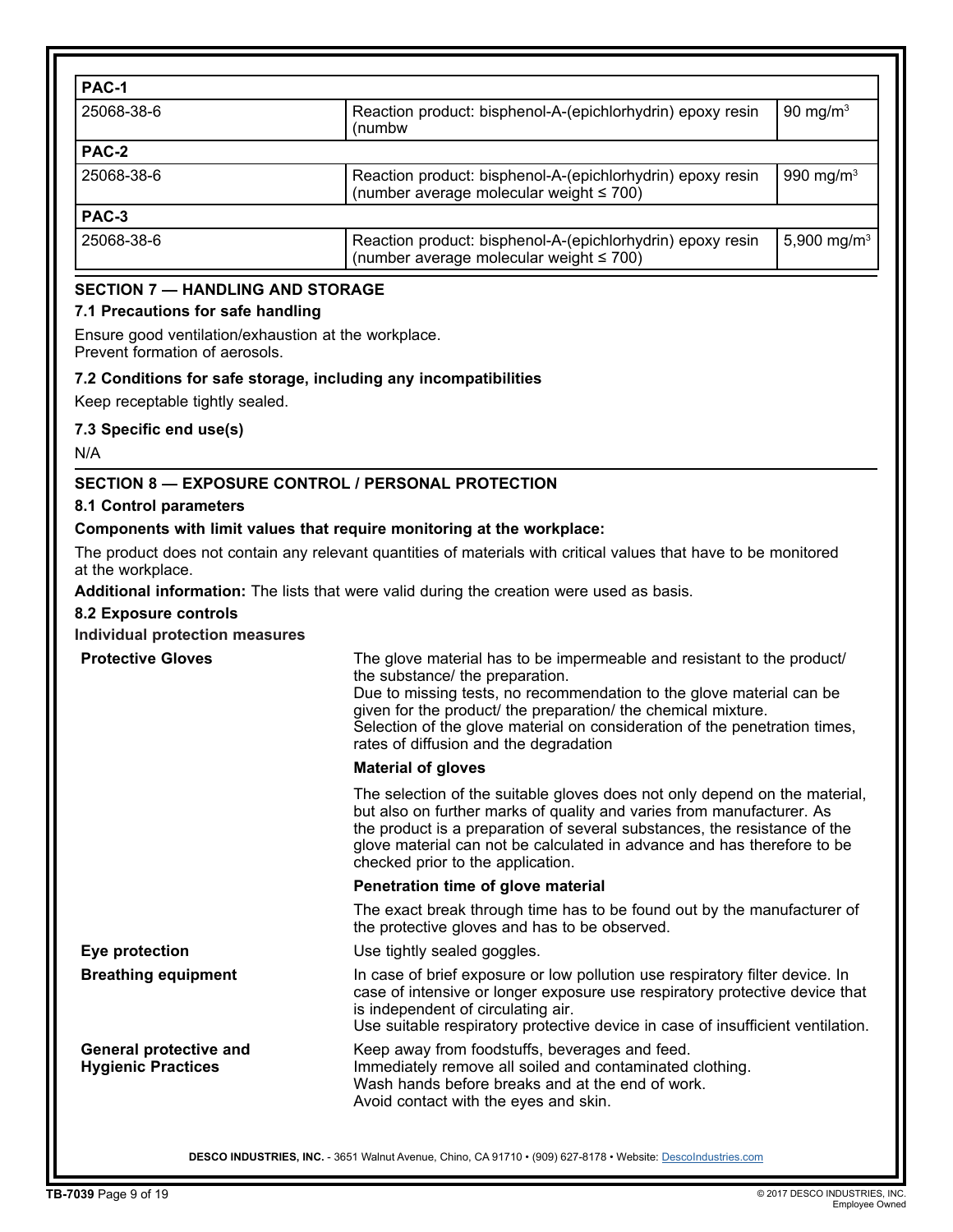### **SECTION 9 — PHYSICAL AND CHEMICAL PROPERTIES**

### **9.1 Information on basic physical and chemical properties**

| Appearance:                             | Liquid                                       |
|-----------------------------------------|----------------------------------------------|
| Color:                                  | Clear                                        |
| Odor:                                   | Characteristic                               |
| Odor Threshold:                         | N/A                                          |
| pH:                                     | N/A                                          |
| <b>Melting Point:</b>                   | Not undetermined                             |
| <b>Boiling Point:</b>                   | 5 °C (41 °F)                                 |
| Flash Point:                            | 121 °C (250 °F)                              |
| Ignition temperature                    | 300 °C (572 °F)                              |
| Evaporation rate:                       | Slower than (n-Butyl Acetate)                |
| Flammability:                           | N/A                                          |
| Upper flammability or explosive limits: | N/A                                          |
| Lower flammability or explosive limits: | N/A                                          |
| Vapor Pressure @ 20°C (68°F):           | $0.1$ hPa                                    |
| Vapor Density (air=1):                  | Heavier than air                             |
| <b>Relative Density:</b>                | N/A                                          |
| Density @ 20°C (68°F):                  | 1.09 g/cm <sup>3</sup> (9.096 lbs/gal)       |
| Specific Gravity $(H2O = 1)$ :          | N/A                                          |
| Solubility:                             | Fully miscible.                              |
| Partition coefficient:                  | N/A                                          |
| Auto-ignition temperature:              | Product is not selfigniting.                 |
| Decomposition temperature:              | N/A                                          |
| Dynamic viscosity:                      | N/A                                          |
| Kinematic viscosity:                    | N/A                                          |
| Explosive properties:                   | Product does not present an explosion hazard |
|                                         |                                              |
|                                         | N/A                                          |
| Solids Content:                         | N/A                                          |
| Oxidizing properties:<br>VOC Content:   | N/A                                          |

### **9.2 Other information**

No further relevant information available.

### **SECTION 10 — STABILITY AND REACTIVITY**

### **10.1 Reactivity**

No further relevant information available.

### **10.2 Chemical stability**

No further relevant information available.

### **10.3 Possibility of hazardous reactions**

No dangerous reactions known.

### **10.4 Conditions to avoid**

No further relevant information available.

### **10.5 Incompatible materials**

No further relevant information available.

### **10.6 Hazardous decomposition products**

No decomposition if used according to specifications.

### **SECTION 11 — TOXICOLOGICAL INFORMATION**

### **11.1 Information on toxicological effects**

### **Acute toxicity:**

### **Primary irritant effect:**

**on the skin:** Irritant to skin and mucous membranes.

**on the eye:** Irritating effect.

**Sensitisation:** Sensitization possible through skin contact.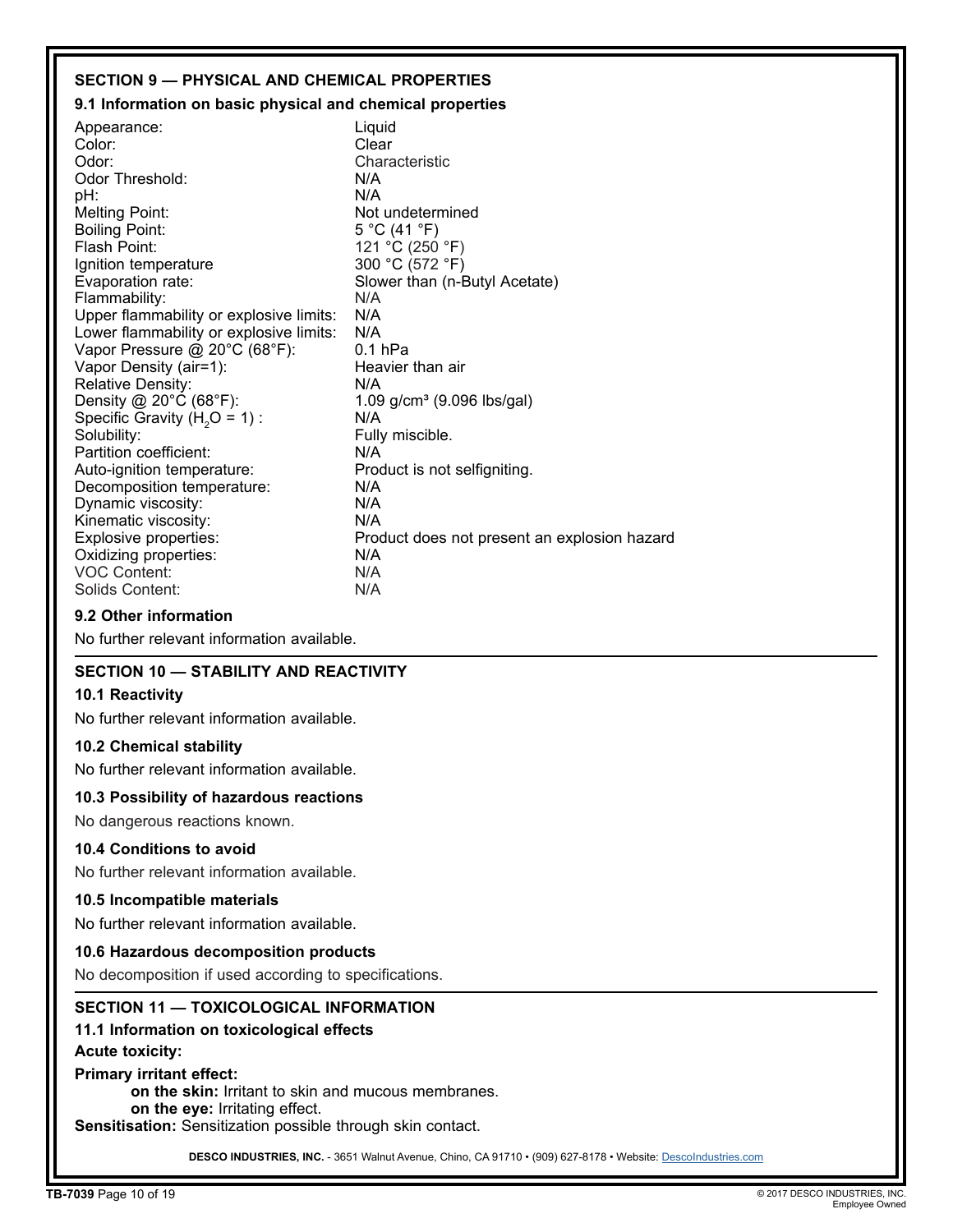### **Additional toxicological information:**

The product shows the following dangers according to internally approved calculation methods for preparations: Irritant

### **Carcinogenic categories**

| <b>IARC</b><br>(International Agency for Research on Cancer)        | None of the ingredients is listed.                                                                                                                   |
|---------------------------------------------------------------------|------------------------------------------------------------------------------------------------------------------------------------------------------|
| <b>NTP</b><br>(National Toxicology Program)                         | None of the ingredients is listed.                                                                                                                   |
| OSHA-Ca<br><b>(Occupational Safety &amp; Health Administration)</b> | No ingredient of this product present at levels greater than or<br>equal to 0.1% is identified as a carcinogen or potential car-<br>cinogen by OSHA. |

### **SECTION 12 — ECOLOGICAL INFORMATION**

### **12.1 Toxicity**

No further relevant information available.

### **12.2 Persistence and degradability**

No further relevant information available.

### **12.3 Bioaccumulative potential**

No further relevant information available.

### **12.4 Mobility in soil**

No further relevant information available.

### **12.5 Results of PBT and vPvB assessment**

No further relevant information available.

### **12.6 Other adverse effects**

No further relevant information available.

### **12.7 Additional Information**

Water hazard class 2 (Self-assessment): hazardous for water Do not allow product to reach ground water, water course or sewage system. Danger to drinking water if even small quantities leak into the ground.

### **SECTION 13 — DISPOSAL CONSIDERATIONS**

### **13.1 Waste treatment methods**

Must not be disposed of together with household garbage. Do not allow product to reach sewage system. Disposal must be made according to official regulations.

**13.2 Additional information** N/A

| SECTION 14 - TRANSPORT INFORMATION<br>This product is not classified for transport under ADR/IMDG regulations. |                                                                                                                                                                                      |  |  |  |
|----------------------------------------------------------------------------------------------------------------|--------------------------------------------------------------------------------------------------------------------------------------------------------------------------------------|--|--|--|
| 14.1 UN Number                                                                                                 | UN3082                                                                                                                                                                               |  |  |  |
| 14.2 UN proper shipping name                                                                                   |                                                                                                                                                                                      |  |  |  |
| <b>DOT</b>                                                                                                     | Environmentally hazardous substances, liquid, n.o.s.                                                                                                                                 |  |  |  |
| <b>IMDG</b>                                                                                                    | ENVIRONMENTALLY HAZARDOUS SUBSTANCE, LIQUID, N.O.S.<br>(reaction pr oduct : bi sphenol -A-(epichlorhydrin) epoxy resin (number<br>average molecular weight ≤ 700)), MARINE POLLUTANT |  |  |  |
| <b>IATA</b>                                                                                                    | ENVIRONMENTALLY HAZARDOUS SUBSTANCE, LIQUID, N.O.S.                                                                                                                                  |  |  |  |
|                                                                                                                |                                                                                                                                                                                      |  |  |  |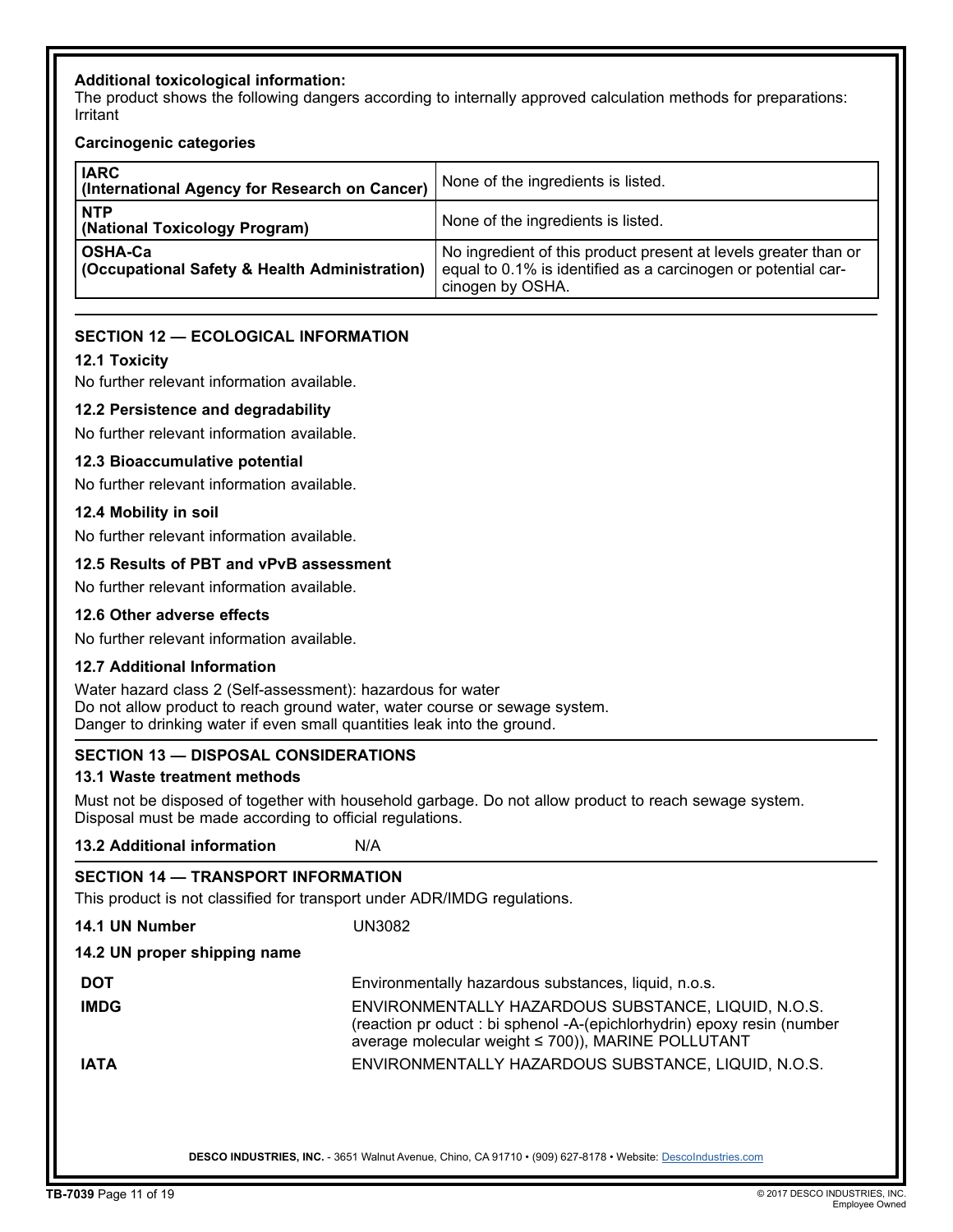| 9 Miscellaneous dangerous substances and articles<br>9                                                    |
|-----------------------------------------------------------------------------------------------------------|
|                                                                                                           |
|                                                                                                           |
| $\mathbf{III}$                                                                                            |
|                                                                                                           |
| Yes                                                                                                       |
| Symbol (fish and tree)                                                                                    |
| Symbol (fish and tree)                                                                                    |
|                                                                                                           |
| Warning: Miscellaneous dangerous substances and articles                                                  |
| F-A, S-F                                                                                                  |
| A                                                                                                         |
| 14.7 Transport in bulk according to Annex II of MARPOL and the IBC Code                                   |
|                                                                                                           |
| Special marking with the symbol (fish and tree)                                                           |
| UN 3 0 8 2 ENVIRONMENTALLY HAZARDOUS SUBSTANCES, LIQUID,<br>N.O.S., 9, III                                |
| <b>SECTION 15 - REGULATORY INFORMATION</b>                                                                |
| 15.1 Safety, health and environmental regulations/legislation specific for the substance or mixture       |
|                                                                                                           |
| <b>SECTION 16 - OTHER INFORMATION</b>                                                                     |
| Health: 3, Flammability: 2, Reactivity: 0, Personal Protection B                                          |
| Special Hazard: N/A, Health: 3, Flammability: 2, Instability: 0                                           |
| 2017-04-10                                                                                                |
| <b>Disclaimer</b>                                                                                         |
| OTHER INFORMATION: This information relates only to the specific material designated and may not be valid |
|                                                                                                           |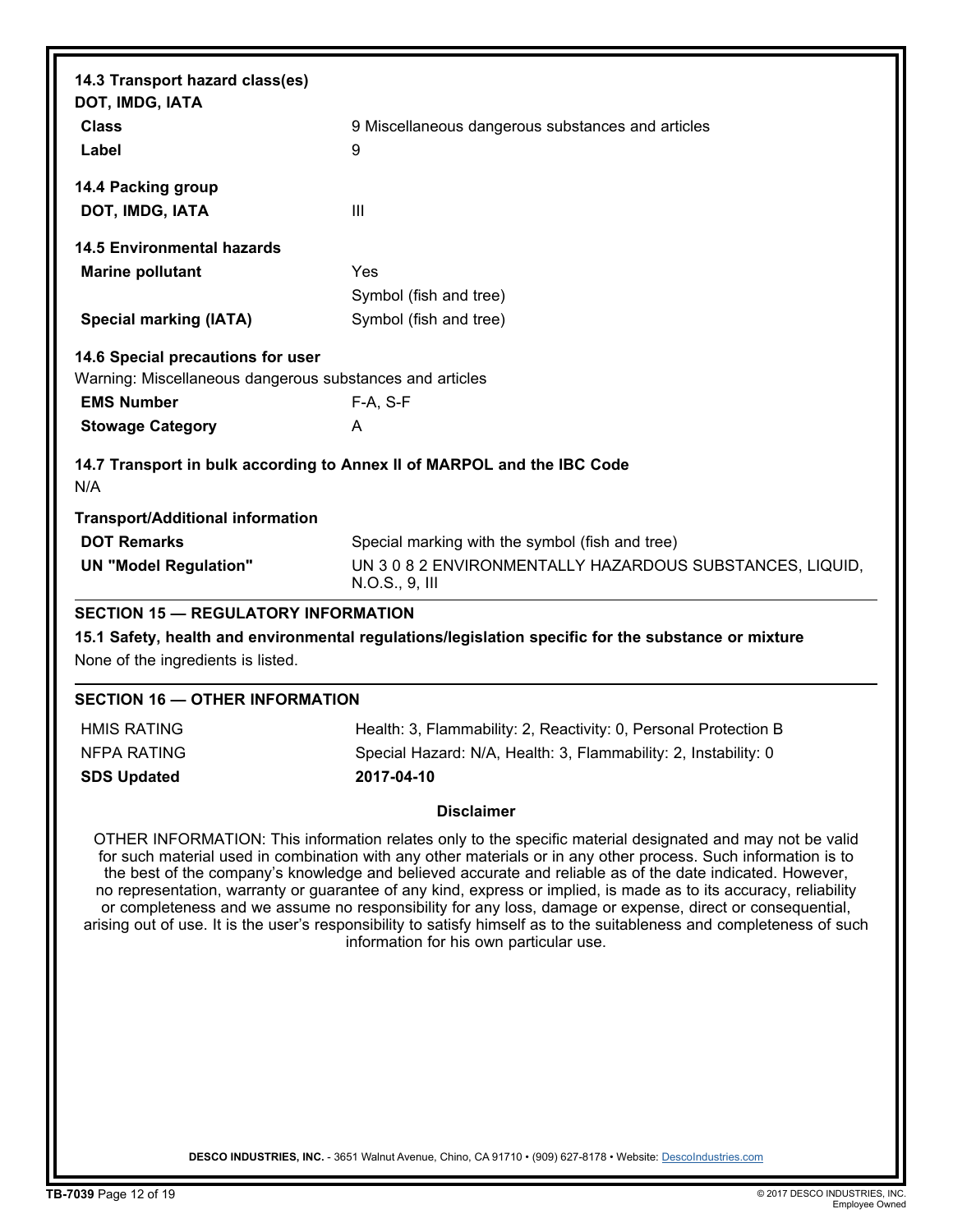| <b>Safety Data Sheet</b><br>May be used to comply with ANSI Z400.1-2004, 29<br>CFR 1910.1200, Regulation (EC) No 1272/2008 (CLP<br>Regulation) and GHS. Standards must be consulted for<br>specific requirements. | Flammability<br><b>NFPA Designation 704</b><br>(Red)<br>Health<br>(Blue)<br>Degree of Hazard<br>O<br>$4 =$ Extreme<br>$1 =$ Slight<br>Instability<br>$3 = High$<br>$0 =$ Insignificant<br>(Yellow)<br>$2 =$ Moderate<br>Special Hazard                                                                                                 |  |  |
|-------------------------------------------------------------------------------------------------------------------------------------------------------------------------------------------------------------------|----------------------------------------------------------------------------------------------------------------------------------------------------------------------------------------------------------------------------------------------------------------------------------------------------------------------------------------|--|--|
| Revision Date: 2017-04-10                                                                                                                                                                                         | HMIS RATING: Health 1, Flammability 1, Reactivity 0, Personal Protection B                                                                                                                                                                                                                                                             |  |  |
|                                                                                                                                                                                                                   | SECTION 1 — IDENTIFICATION OF THE SUBSTANCE/MIXTURE AND OF THE COMPANY/UNDERTAKING                                                                                                                                                                                                                                                     |  |  |
| <b>1.1 Product identifiers</b>                                                                                                                                                                                    |                                                                                                                                                                                                                                                                                                                                        |  |  |
| Product Name:<br>EC No.:<br><b>REACH Registration No.:</b><br>CAS No.:                                                                                                                                            | Statguard <sup>®</sup> Conductive Epoxy, Part B<br>None<br>None<br>None                                                                                                                                                                                                                                                                |  |  |
|                                                                                                                                                                                                                   | 1.2 Relevant identified uses of the substance or mixture and uses advised against                                                                                                                                                                                                                                                      |  |  |
| Identified use:                                                                                                                                                                                                   | <b>Epoxy Resin</b>                                                                                                                                                                                                                                                                                                                     |  |  |
| 1.3 Details of the supplier of the safety data sheet                                                                                                                                                              |                                                                                                                                                                                                                                                                                                                                        |  |  |
| Manufacturer:<br>Email Address:                                                                                                                                                                                   | Desco Industries, Inc.<br>One Colgate Way.<br>Canton, MA 02021<br>781-821-8370<br>Service@DescoIndustries.com                                                                                                                                                                                                                          |  |  |
|                                                                                                                                                                                                                   |                                                                                                                                                                                                                                                                                                                                        |  |  |
| 1.4 Emergency telephone number<br><b>Emergency Number:</b>                                                                                                                                                        | 781-821-8370                                                                                                                                                                                                                                                                                                                           |  |  |
| <b>SECTION 2 - HAZARDS IDENTIFICATION</b><br>2.1 Classification of substance or mixture                                                                                                                           |                                                                                                                                                                                                                                                                                                                                        |  |  |
| Serious eye damage                                                                                                                                                                                                | Category 1                                                                                                                                                                                                                                                                                                                             |  |  |
| Carcinogenicity                                                                                                                                                                                                   | Category 1A                                                                                                                                                                                                                                                                                                                            |  |  |
| Specific target organ toxicity<br>(Repeated exposure)                                                                                                                                                             | Category 2                                                                                                                                                                                                                                                                                                                             |  |  |
| 2.2 Label elements                                                                                                                                                                                                |                                                                                                                                                                                                                                                                                                                                        |  |  |
| Symbol:                                                                                                                                                                                                           | Corrosion. Health hazard.                                                                                                                                                                                                                                                                                                              |  |  |
| Signal word:                                                                                                                                                                                                      | Danger                                                                                                                                                                                                                                                                                                                                 |  |  |
| Hazard statements:                                                                                                                                                                                                | (H318): Causes serious eye damage.<br>(H350): May cause cancer.<br>(H373): May cause damage to organs through prolonged or repeated<br>exposure.                                                                                                                                                                                       |  |  |
| Precautionary statements:                                                                                                                                                                                         | (P201): Obtain special instructions before use.<br>(P202): Do not handle until all safety precautions have been read and<br>understood.<br>(P260): Do not breathe dust/fume/gas/mist/vapours/spray.<br>(P280): Wear protective gloves/ protective clothing /eye protection/face<br>protection.                                         |  |  |
|                                                                                                                                                                                                                   | (P305+351+338+310): IF IN EYES: Rinse cautiously with water for several<br>minutes. Remove contact lenses, if present and easy to do. Continue<br>rinsing. Immediately call a POISON CENTER/ doctor.<br>(P308+313): IF exposed or concerned: Get medical advice/attention.<br>(P314): Get medical advice/attention if you feel unwell. |  |  |
|                                                                                                                                                                                                                   | (P405): Store locked up.<br>(P501): Dispose of contents/container in compliance with local/regional/<br>national/international regulations.                                                                                                                                                                                            |  |  |
| 2.3 Other hazards                                                                                                                                                                                                 | N/A                                                                                                                                                                                                                                                                                                                                    |  |  |
| DESCO INDUSTRIES, INC. - 3651 Walnut Avenue, Chino, CA 91710 • (909) 627-8178 • Website: Descolndustries.com                                                                                                      |                                                                                                                                                                                                                                                                                                                                        |  |  |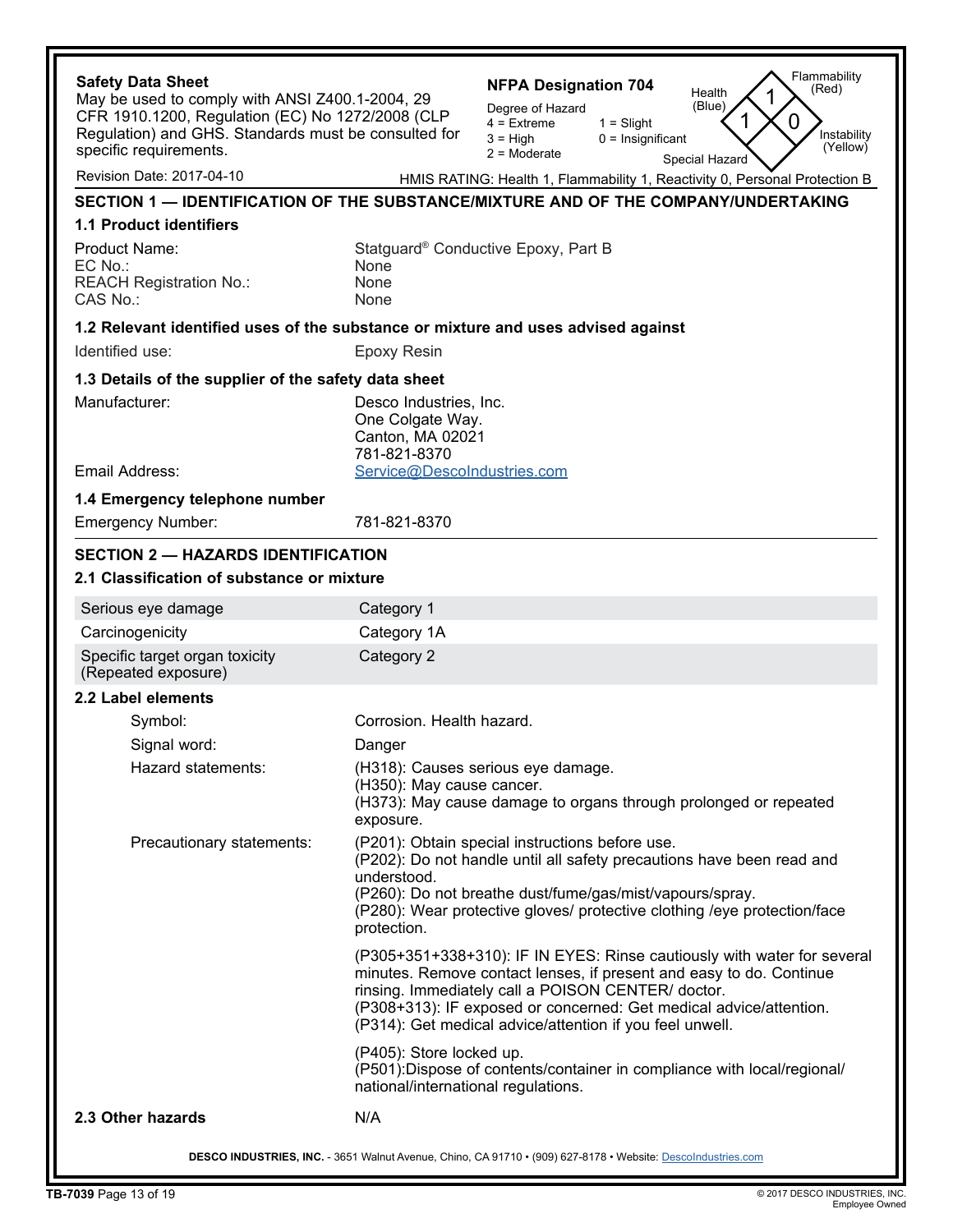# **SECTION 3 — COMPOSITION/INFORMATION ON INGREDIENTS**

| 3.2 Mixture                                                    |               |                |
|----------------------------------------------------------------|---------------|----------------|
| <b>Hazardous Ingredients</b>                                   | CAS No.       | Weight %       |
| Polymer, reaction product of BADGE/<br>glycidylether with TEPA | 155240-10-1   | 10 - 25 %      |
| Mica - Potassium Aluminum Silicate                             | 12001-26-2    | $2.5 - 10%$    |
| TIN ANTIMONY OXIDE                                             | 68187-54-2    | $2.5 - 10%$    |
| Quartz (SiO2)                                                  | 14808-60-7    | $2.5 - 10%$    |
| Titanium dioxide                                               | 13463-67-7    | $2.5 - 10%$    |
| 2-butoxyethanol                                                | 111-76-2      | $2.5 - 10%$    |
| Propylene glycol                                               | $57 - 55 - 6$ | $2.5 - 10%$    |
| butan-1-ol                                                     | 71-36-3       | $1 - 2.5 \%$   |
| Paraffins (petroleum), normal C>10                             | 64771-71-7    | $0.1 - 2.5 \%$ |

### **SECTION 4 — FIRST AID MEASURES**

### **4.1 Description of first aid measures**

| <b>General information</b> | Symptoms of poisoning may even occur after several hours; therefore<br>medical observation for at least 48 hours after the accident. |
|----------------------------|--------------------------------------------------------------------------------------------------------------------------------------|
| <b>Eye Contact</b>         | Rinse opened eye for several minutes under running water. Then consult<br>a doctor.                                                  |
| <b>Skin Contact</b>        | Generally the product does not irritate the skin.                                                                                    |
| Ingestion                  | If symptoms persist consult doctor. Do not induce vomiting.                                                                          |
| <b>Inhalation</b>          | Supply fresh air; consult doctor in case of complaints.                                                                              |

### **4.2 Most important symptoms and effects, both acute and delayed**

N/A

# **4.3 Indication of any immediate medical attention and special treatment needed**

N/A

### **SECTION 5 — FIRE FIGHTING MEASURES**

### **5.1 Extinguishing media**

| Suitable Extinguishing Media | CO2, extinguishing powder or water spray. Fight larger fires with water<br>spray or alcohol resistant foam. |
|------------------------------|-------------------------------------------------------------------------------------------------------------|
|------------------------------|-------------------------------------------------------------------------------------------------------------|

Unsuitable Extinguishing Methods N/A

### **5.2 Special hazards arising from the substance or mixture**

No further relevant information available.

### **5.3 Advice for firefighters**

No special measures required.

### **SECTION 6 — ACCIDENTAL RELEASE MEASURES**

**6.1 Personal precautions, protective equipment and emergency procedures**

Wear protective equipment. Keep unprotected persons away.

### **6.2 Environmental precautions**

Dilute with plenty of water.

Do not allow to enter sewers/ surface or ground water.

### **6.3 Methods and materials for containment and cleaning up**

Absorb with liquid-binding material (sand, diatomite, acid binders, universal binders, sawdust). Use neutralizing agent.

Dispose contaminated material as waste according to item 13.

Ensure adequate ventilation.

DESCO INDUSTRIES, INC. - 3651 Walnut Avenue, Chino, CA 91710 • (909) 627-8178 • Website: [DescoIndustries.com](http://www.descoindustries.com)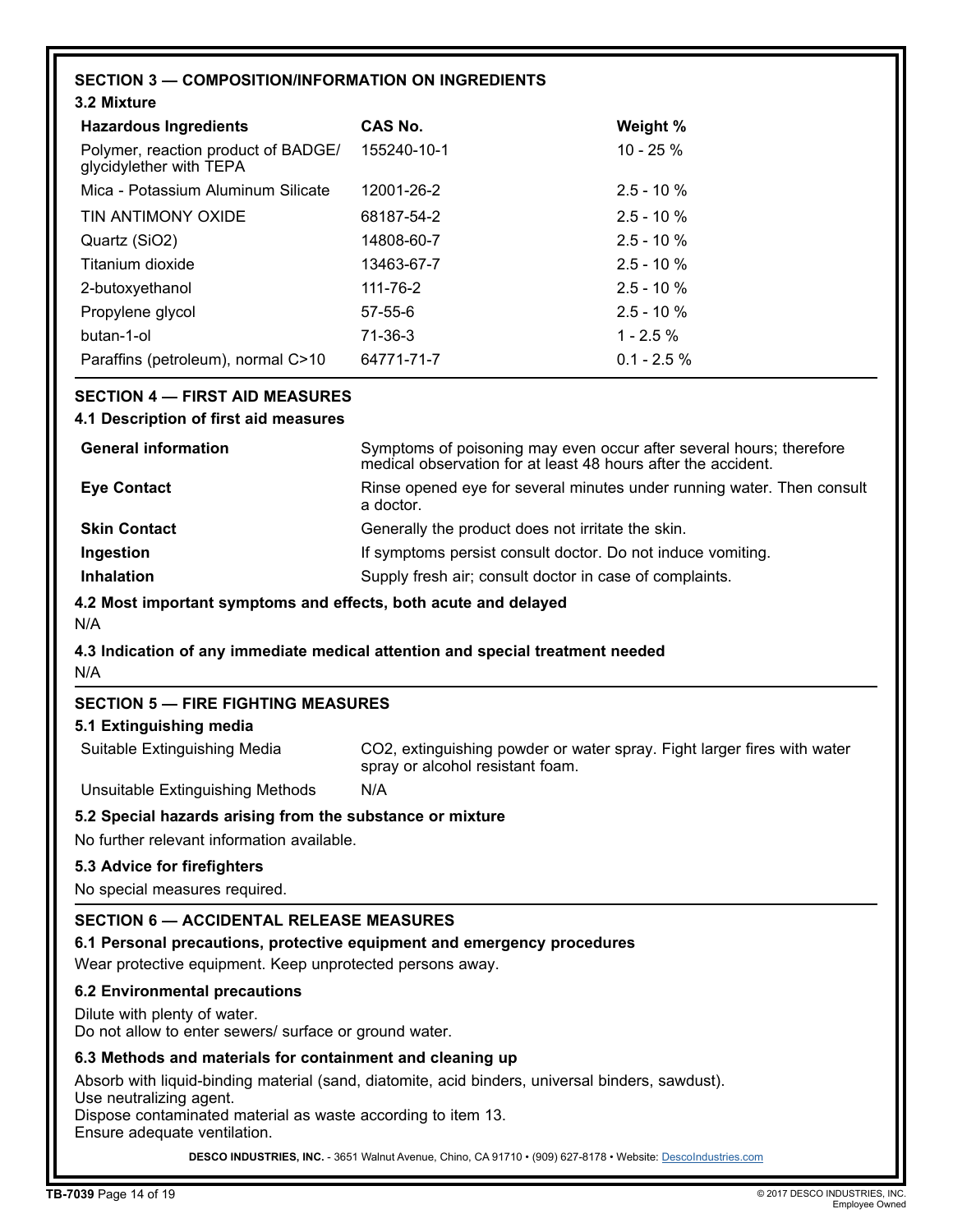### **6.4 Reference to other sections**

See Section 7 for information on safe handling. See Section 8 for information on personal protection equipment. See Section 13 for disposal information.

| PAC-1      |                                    |                           |
|------------|------------------------------------|---------------------------|
| 25068-38-6 | Mica - Potassium Aluminum Silicate | $9$ mg/m $3$              |
| 14808-60-7 | Quartz (SiO2)                      | $0.075$ mg/m <sup>3</sup> |
| 13463-67-7 | Titanium dioxide                   | $30$ mg/m <sup>3</sup>    |
| 111-76-2   | 2-butoxyethanol                    | 60 ppm                    |
| 57-55-6    | Propylene glycol                   | $30$ mg/m <sup>3</sup>    |
| 71-36-3    | Butan-1-ol                         | 60 ppm                    |
| 25322-69-4 | Poly(propylene glycol)             | 30 mg/ $m3$               |
| 34590-94-8 | (2-methoxymethylethoxy)propanol    | 150 ppm                   |
| PAC-2      |                                    |                           |
| 25068-38-6 | Mica - Potassium Aluminum Silicate | 99 mg/ $m3$               |
| 14808-60-7 | Quartz (SiO2)                      | 33 mg/ $m3$               |
| 13463-67-7 | Titanium dioxide                   | 330 mg/ $m3$              |
| 111-76-2   | 2-butoxyethanol                    | 120 ppm                   |
| 57-55-6    | Propylene glycol                   | 1,300 mg/m $3$            |
| 71-36-3    | Butan-1-ol                         | 800 ppm                   |
| 25322-69-4 | Poly(propylene glycol)             | 330 mg/ $m3$              |
| 34590-94-8 | (2-methoxymethylethoxy)propanol    | 1,700* ppm                |
| PAC-3      |                                    |                           |
| 25068-38-6 | Mica - Potassium Aluminum Silicate | 590 mg/m <sup>3</sup>     |
| 14808-60-7 | Quartz (SiO2)                      | 200 mg/m $3$              |
| 13463-67-7 | <b>Titanium dioxide</b>            | 2,000 mg/m <sup>3</sup>   |
| 111-76-2   | 2-butoxyethanol                    | 700 ppm                   |
| 57-55-6    | Propylene glycol                   | 7,900 mg/m <sup>3</sup>   |
| 71-36-3    | Butan-1-ol                         | 8,000** ppm               |
| 25322-69-4 | Poly(propylene glycol)             | 2,000 mg/m <sup>3</sup>   |
| 34590-94-8 | (2-methoxymethylethoxy)propanol    | 9,900** ppm               |

### **SECTION 7 — HANDLING AND STORAGE**

### **7.1 Precautions for safe handling**

Ensure good ventilation/exhaustion at the workplace.

### **7.2 Conditions for safe storage, including any incompatibilities**

Keep receptable tightly sealed.

**7.3 Specific end use(s)** N/A

### **SECTION 8 — EXPOSURE CONTROL / PERSONAL PROTECTION**

### **8.1 Control parameters**

### **Components with limit values that require monitoring at the workplace:**

The product does not contain any relevant quantities of materials with critical values that have to be monitored at the workplace.

**Additional information:** The lists that were valid during the creation were used as basis.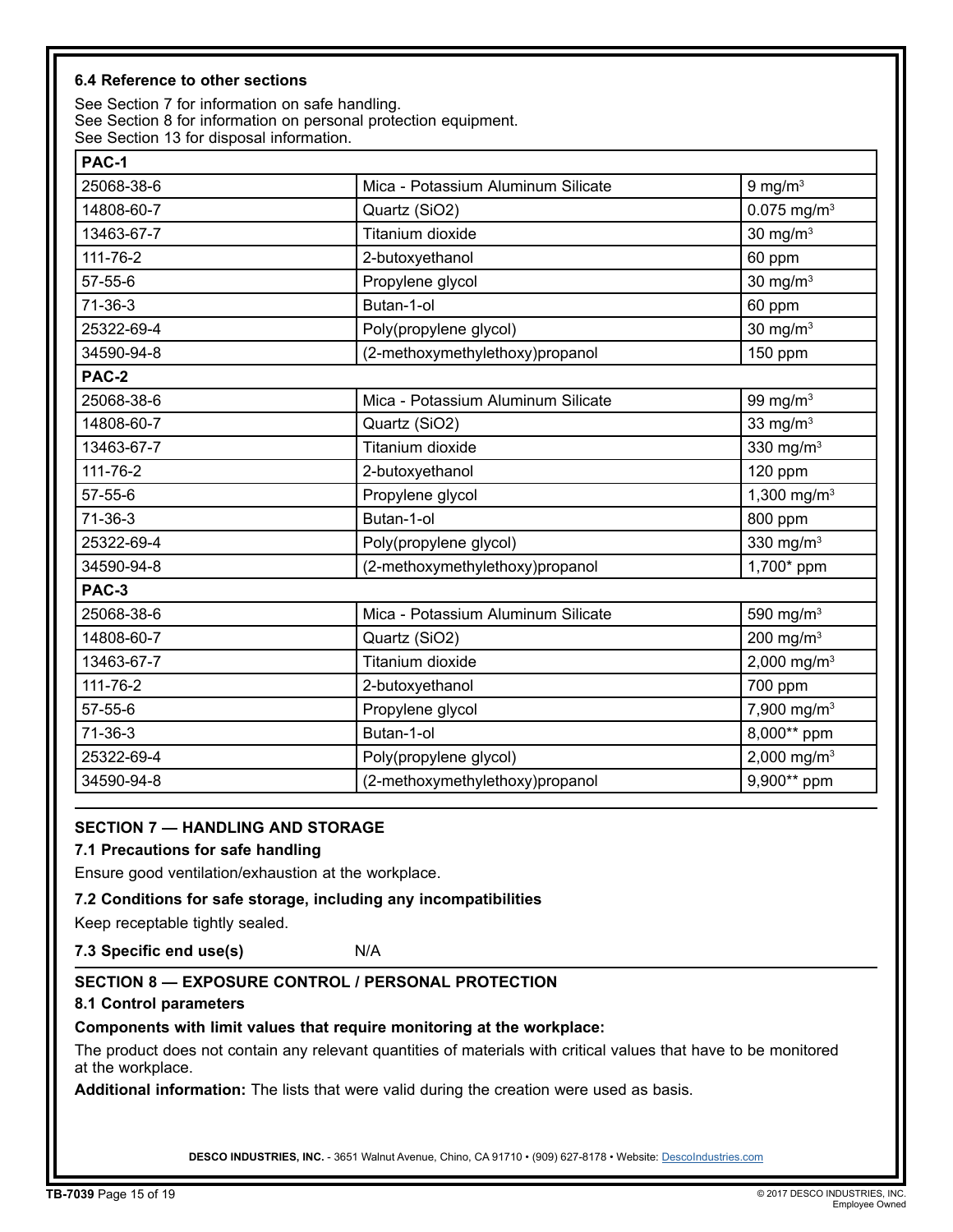| <b>Hazardous Ingredients</b>          | <b>CAS No.</b> | <b>TLV</b><br>(long term value)                                       | <b>PEL</b><br>(long term value)        | <b>REL</b><br>(long term value)                                       |
|---------------------------------------|----------------|-----------------------------------------------------------------------|----------------------------------------|-----------------------------------------------------------------------|
| Mica - Potassium<br>Aluminum Silicate | 12001-26-2     | $3*$ mg/m <sup>3</sup>                                                | 20 mppcf ppm<br><1% crystalline silica | $3**$ mg/m <sup>3</sup>                                               |
|                                       |                | *as respirable fraction<br>**respirable dust; containing <1% quartz   |                                        |                                                                       |
| Quartz (SiO2)                         | 14808-60-7     | $0.025*$ mg/m <sup>3</sup>                                            | See Quartz listing                     | $0.05**$ mg/m <sup>3</sup>                                            |
|                                       |                | *as respirable fraction<br>**respirable dust; See Pocket Guide App. A |                                        |                                                                       |
| 2-butoxyethanol                       | 111-76-2       | 97 mg/m <sup>3</sup> , 20 ppm<br>BEI                                  | 240 mg/m <sup>3</sup> , 50 ppm<br>Skin | 24 mg/m <sup>3</sup> , 5 ppm<br><b>Skin</b>                           |
| Butan-1-ol                            | $71 - 36 - 3$  | 61 mg/m <sup>3</sup> , 20 ppm                                         | 300 mg/m <sup>3</sup> , 100 ppm        | <b>Ceiling limit value:</b><br>150 mg/m <sup>3</sup> , 50 ppm<br>Skin |

| Propylene glycol                         | 57-55-6  | <b>WEEL</b> | Long-term value: 10 mg/m <sup>3</sup>                                                                      |
|------------------------------------------|----------|-------------|------------------------------------------------------------------------------------------------------------|
| Ingredients with biological limit values |          |             |                                                                                                            |
| 2-butoxyethanol                          | 111-76-2 | <b>BEI</b>  | 200 mg/g creatinine<br>Medium: urine<br>Time: end of shift<br>Parameter: Butoxyacetic acid with hydrolysis |

# **8.2 Exposure controls**

**Individual protection measures**

| <b>Protective Gloves</b>                                   | The glove material has to be impermeable and resistant to the product/ the<br>substance/ the preparation.<br>Due to missing tests, no recommendation to the glove material can be<br>given for the product/ the preparation/ the chemical mixture.<br>Selection of the glove material on consideration of the penetration times,<br>rates of diffusion and the degradation |
|------------------------------------------------------------|----------------------------------------------------------------------------------------------------------------------------------------------------------------------------------------------------------------------------------------------------------------------------------------------------------------------------------------------------------------------------|
|                                                            | <b>Material of gloves</b>                                                                                                                                                                                                                                                                                                                                                  |
|                                                            | The selection of the suitable gloves does not only depend on the material,<br>but also on further marks of quality and varies from manufacturer. As the<br>product is a preparation of several substances, the resistance of the glove<br>material can not be calculated in advance and has therefore to be checked<br>prior to the application.                           |
|                                                            | Penetration time of glove material                                                                                                                                                                                                                                                                                                                                         |
|                                                            | The exact break through time has to be found out by the manufacturer of<br>the protective gloves and has to be observed.                                                                                                                                                                                                                                                   |
| Eye protection                                             | Use tightly sealed goggles.                                                                                                                                                                                                                                                                                                                                                |
| <b>Breathing equipment</b>                                 | In case of brief exposure or low pollution use respiratory filter device. In<br>case of intensive or longer exposure use respiratory protective device that<br>is independent of circulating air.                                                                                                                                                                          |
| <b>General protective and</b><br><b>Hygienic Practices</b> | Keep away from foodstuffs, beverages and feed.<br>Immediately remove all soiled and contaminated clothing.<br>Wash hands before breaks and at the end of work.<br>Store protective clothing separately.<br>Avoid contact with the eyes.<br>Avoid contact with the eyes and skin.                                                                                           |
|                                                            |                                                                                                                                                                                                                                                                                                                                                                            |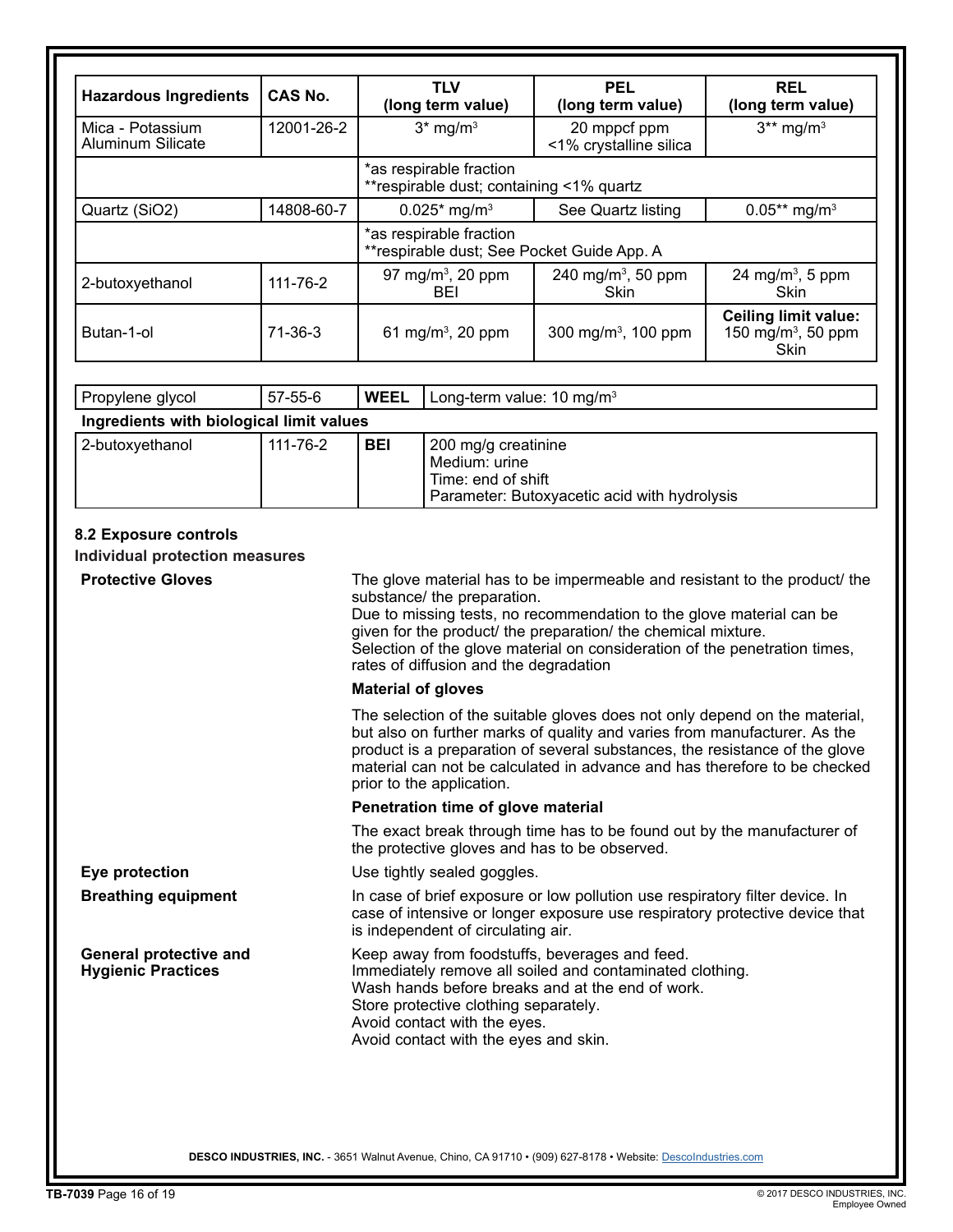### **SECTION 9 — PHYSICAL AND CHEMICAL PROPERTIES**

### **9.1 Information on basic physical and chemical properties**

Appearance: Called Liquid<br>Color: Color: Light Color: Color: Light grey<br>Color: Characteri Characteristic<br>N/A Odor Threshold: pH: 9.0 - 10.0 Melting Point: Not undetermined<br>Boiling Point: 100 °C (212 °F) Boiling Point: 100 °C (212 °F)<br>Flash Point: 100 °C (203 °F) 95 °C (203 °F) Ignition temperature The MISS NOT NOTE:<br>
Evaporation rate: Slow Slower than (n-Butyl Acetate) Flammability: N/A<br>Upper flammability or explosive limits: N/A Upper flammability or explosive limits: N/A<br>Lower flammability or explosive limits: N/A Lower flammability or explosive limits: N/A<br>Vapor Pressure @ 20°C (68°F): 23 hPa (17 mm Hg) Vapor Pressure @ 20°C (68°F): 23 hPa (17 mm<br>Vapor Density (air=1): Beavier than air Vapor Density (air=1): 
Heavier than an air each of the Relative Density: 
N/A Relative Density:<br>Density @ 20°C (68°F):  $1.261$  g/cm<sup>3</sup> (10.523 lbs/gal) Specific Gravity  $(H<sub>2</sub>O = 1)$ :  $N/A$ Solubility: The solubility: The solubility: The solubility: The solution of  $\overline{F}$  and  $\overline{F}$  and  $\overline{F}$  and  $\overline{F}$  and  $\overline{F}$  and  $\overline{F}$  and  $\overline{F}$  and  $\overline{F}$  and  $\overline{F}$  and  $\overline{F}$  and  $\overline{F}$  and  $\over$ Partition coefficient:<br>
Auto-ignition temperature: Product is not selfigniting. Auto-ignition temperature: Production is not self-<br>Decomposition temperature: N/A Decomposition temperature: Dynamic viscosity: N/A Kinematic viscosity: 65 - 67 KU (Krebs Unit)<br>Explosive properties: Froduct does not preser Product does not present an explosion hazard Oxidizing properties: N/A<br>VOC Content: 145. 145.2 g/l / 1.21 lb/gl<br>48 - 52 % Solids Content:

### **9.2 Other information**

 $FSD \leq 1.0 \times 10F5$ 

### **SECTION 10 — STABILITY AND REACTIVITY**

### **10.1 Reactivity**

No further relevant information available.

### **10.2 Chemical stability**

No further relevant information available.

### **10.3 Possibility of hazardous reactions**

No dangerous reactions known.

### **10.4 Conditions to avoid**

No further relevant information available.

### **10.5 Incompatible materials**

No further relevant information available.

### **10.6 Hazardous decomposition products**

No decomposition if used according to specifications.

### **SECTION 11 — TOXICOLOGICAL INFORMATION**

### **11.1 Information on toxicological effects**

**Acute toxicity:**

### **Primary irritant effect:**

**on the skin:** No irritant effect.

**on the eye:** Strong irritant with the danger of severe eye injury.

**Sensitisation:** No sensitizing effects known.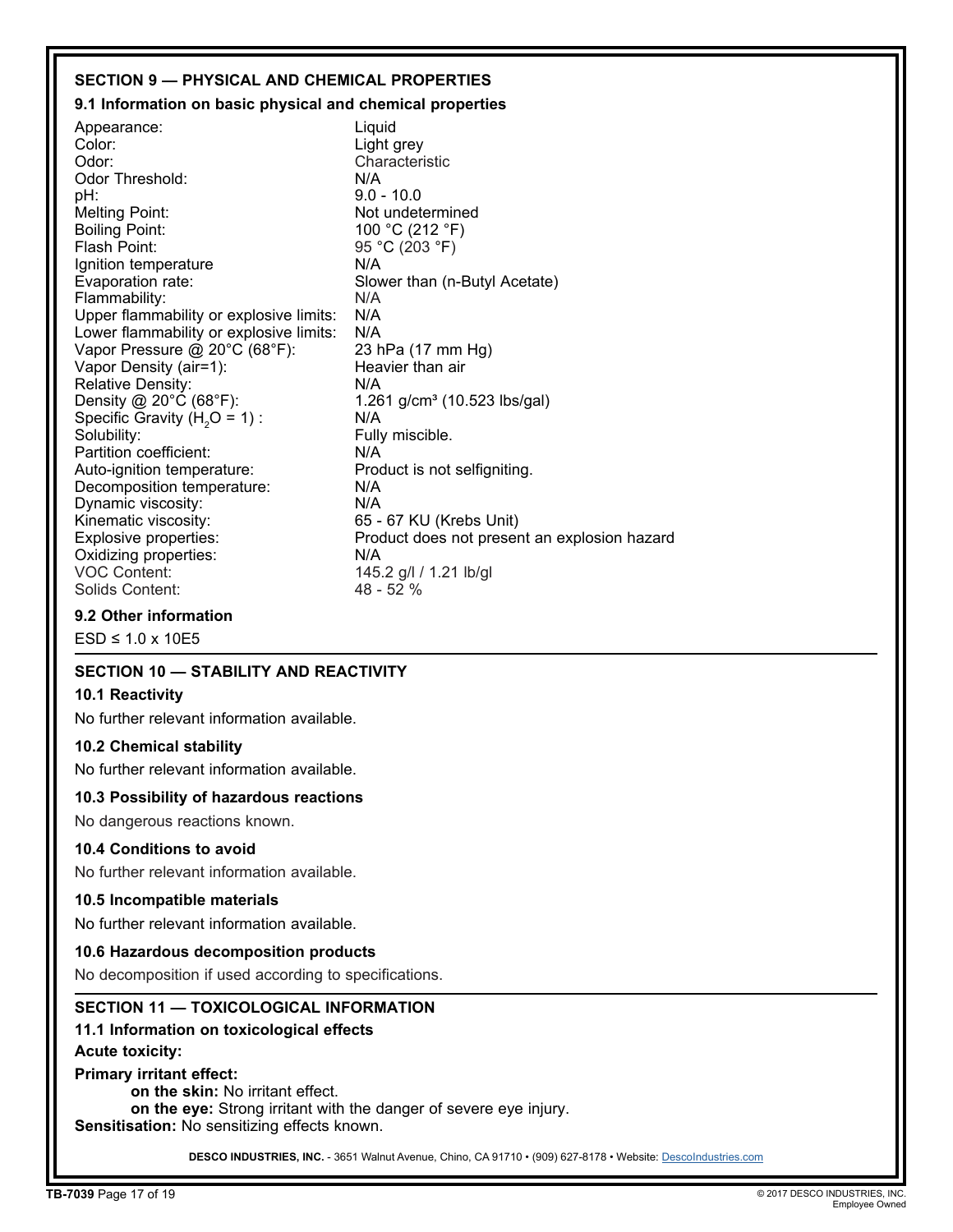### **Additional toxicological information:**

The product shows the following dangers according to internally approved calculation methods for preparations: Irritant

### **Carcinogenic categories**

| <b>IARC</b><br>(International Agency for Research on Cancer)    | 14808-60-7                                                                                                                                         | Quartz (SiO2)    |    |
|-----------------------------------------------------------------|----------------------------------------------------------------------------------------------------------------------------------------------------|------------------|----|
|                                                                 | 13463-67-7                                                                                                                                         | Titanium dioxide | 2B |
|                                                                 | 111-76-2                                                                                                                                           | 2-butoxyethanol  | 3  |
| <b>NTP</b><br>(National Toxicology Program)                     | 14808-60-7                                                                                                                                         | Quartz (SiO2)    | K  |
| <b>OSHA-Ca</b><br>(Occupational Safety & Health Administration) | No ingredient of this product present at levels greater than<br>or equal to 0.1% is identified as a carcinogen or potential<br>carcinogen by OSHA. |                  |    |

### **SECTION 12 — ECOLOGICAL INFORMATION**

### **12.1 Toxicity**

No further relevant information available.

### **12.2 Persistence and degradability**

No further relevant information available.

### **12.3 Bioaccumulative potential**

No further relevant information available.

### **12.4 Mobility in soil**

No further relevant information available.

### **12.5 Results of PBT and vPvB assessment**

No further relevant information available.

### **12.6 Other adverse effects**

No further relevant information available.

### **12.7 Additional Information**

Water hazard class 1 (Self-assessment): slightly hazardous for water Do not allow undiluted product or large quantities of it to reach ground water, water course or sewage system. Must not reach bodies of water or drainage ditch undiluted or unneutralized.

### **SECTION 13 — DISPOSAL CONSIDERATIONS**

### **13.1 Waste treatment methods**

Must not be disposed of together with household garbage. Do not allow product to reach sewage system. Disposal must be made according to official regulations.

### **13.2 Additional information**

**Recommended cleansing agent:** Water, if necessary with cleansing agents.

# **SECTION 14 — TRANSPORT INFORMATION**

This product is not classified for transport under ADR/IMDG regulations.

| 14.1 UN Number                    | N/A |
|-----------------------------------|-----|
| 14.2 UN proper shipping name      | N/A |
| 14.3 Transport hazard class(es)   | N/A |
| 14.4 Packing group                | N/A |
| 14.5 Environmental hazards        | N/A |
| 14.6 Special precautions for user | N/A |